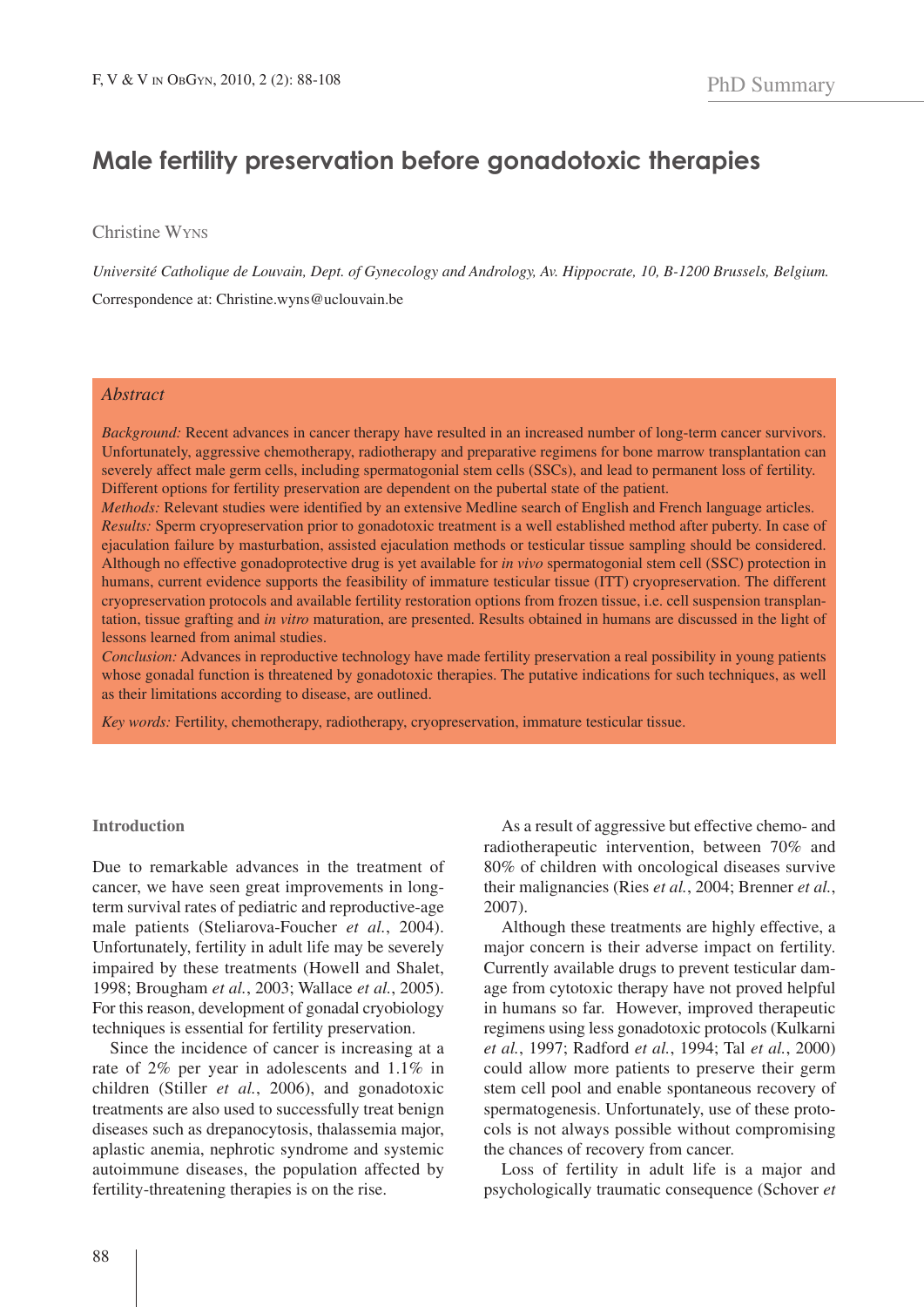*al.*, 1999) and fertility preservation options should therefore be proposed to these patients.

After puberty, cryopreservation of sperm is a well established method of fertility preservation. For prepubertal boys, however, very few options exist to protect their fertility, besides choosing therapies that are less toxic to their gonads. Advances in assisted reproduction technologies (ART) and increasing interest in *in vivo* and *in vitro* gamete maturation have focused on preserving immature gametes and thus germ stem cells before sterilizing treatments, in the hope of developing new techniques allowing use of stored immature gametes in the future.

Understanding the physiology of the testicular stem cell, and the self-renewal and differentiation events leading to the development of mature and functional sperm cells, may help to elucidate the impact of chemotherapeutic drugs and radiation on germ cells, as well as the potential options to decrease testicular damage and improve fertility restoration approaches.

Thus, after first summarizing the physiology of the testis, and the acute and long-term effects of cancer therapies on male fertility, this review will examine the current state of the art with respect to male fertility preservation and restoration strategies.

## *Physiology of spermatogenesis*

Spermatogenesis is a cyclic and continuous process, with distinct phases: mitosis, meiosis and spermiogenesis ongoing throughout the entire male life span. It takes place within the seminiferous tubule, composed of a basal membrane surrounded by a layer of peritubular cells. The tubule contains seminiferous epithelium populated by different types of germ cells, according to pubertal state, and Sertoli cells, playing a nursing role for the germ cells (Griswold, 1998**)** through secretion of various factors, such as Glial cell line-derived neurotrophic factor (GDNF), stem cell factor (SCF), Ets related molecule (ERM), leukemia inhibitory factor (LIF) and bone morphogenetic protein 4 (BMP4). The number of functional Sertoli cells determines final sperm production, because the number of germ cells supported by the Sertoli cells is finite (Orth *et al.*, 1988).

Normal spermatogenesis relies on the presence of an intact diploid spermatogonial stem cell (SSC) capable of self-renewal through mitotic amplifying divisions, and differentiation involving two meiotic divisions followed by maturation into haploid spermatids, the latter being transformed into spermatozoa.

SSC homeostasis is regulated by intrinsic gene expression and extrinsic signals, including soluble factors and adhesion molecules from the surrounding microenvironment, known as the stem cell niche (Ogawa *et al.*, 2005). Diffusion of paracrine factors secreted by interstitial Leydig cells or peritubular myoid cells is also involved.

Study of SSCs has been hampered because of their scarcity (0.03% of the total number of germ cells in the adult mouse (Tegelenbosch and De Rooij, 1993)) and lack of specific markers for their isolation, since SSCs are not morphologically different from other spermatogonia, but are functionally distinct. However, culture systems that maintain a SSC population for extended periods of time and allow experimental modifications of added growth factors, combined with transplantation assays demonstrating their biological capacity to self-renew and differentiate, have enhanced our understanding of the cellular and molecular characteristics of SSCs (Kubota *et al.*, 2004a, 2004b; Oatley and Brinster, 2006).

Spermatogenesis begins at puberty, although spermatogenic events leading to germ cell degeneration before the haploid stage is reached already occur in the prepubertal testis (Nistal and Paniagua, 1984).

Before puberty, the seminiferous tubule consists of Sertoli cells and different types of spermatogonia, including stem cells and differentiating type A and type B spermatogonia (from the age of 4) (Nistal and Paniagua, 1984). Two types of undifferentiated spermatogonia, in extensive contact with the basement membrane, can be distinguished by morphological criteria (Clermont, 1966): the type A *dark* spermatogonium functioning as a reserve stem cell which, under normal conditions, is mitotically quiescent, and the type A *pale* spermatogonium known as the active stem cell, which through regular mitotic divisions generates differentiating germ cells and also maintains the stem cell population (Clermont, 1972). Type B spermatogonia, characterized by chromatin clumps in the nucleus and a centrally placed nucleolus, have the least contact with the basement membrane and are committed to spermatogenic differentiation. Their number slowly increases until the age of 8-9 years, after which a period of marked spermatogonial proliferation occurs. When they move into the core of the germinal epithelium and are separated from neighboring cells by expansions of Sertoli cells, they are known as preleptotene spermatocytes. Primary spermatocytes appear after the last spermatogonial division and undergo the first meiotic division at the beginning of puberty.

Spermarche, defined as the onset of sperm production, occurs at a median age of 13.4 years (range: 11.7-15.2), when median testicular volume is 11.5 ml (range: 4.7-19.6). Most boys achieve spermarche prior to the age of peak height velocity and before being able to produce an ejaculate (Nielsen *et al.*, 1986). In the absence of ejaculation,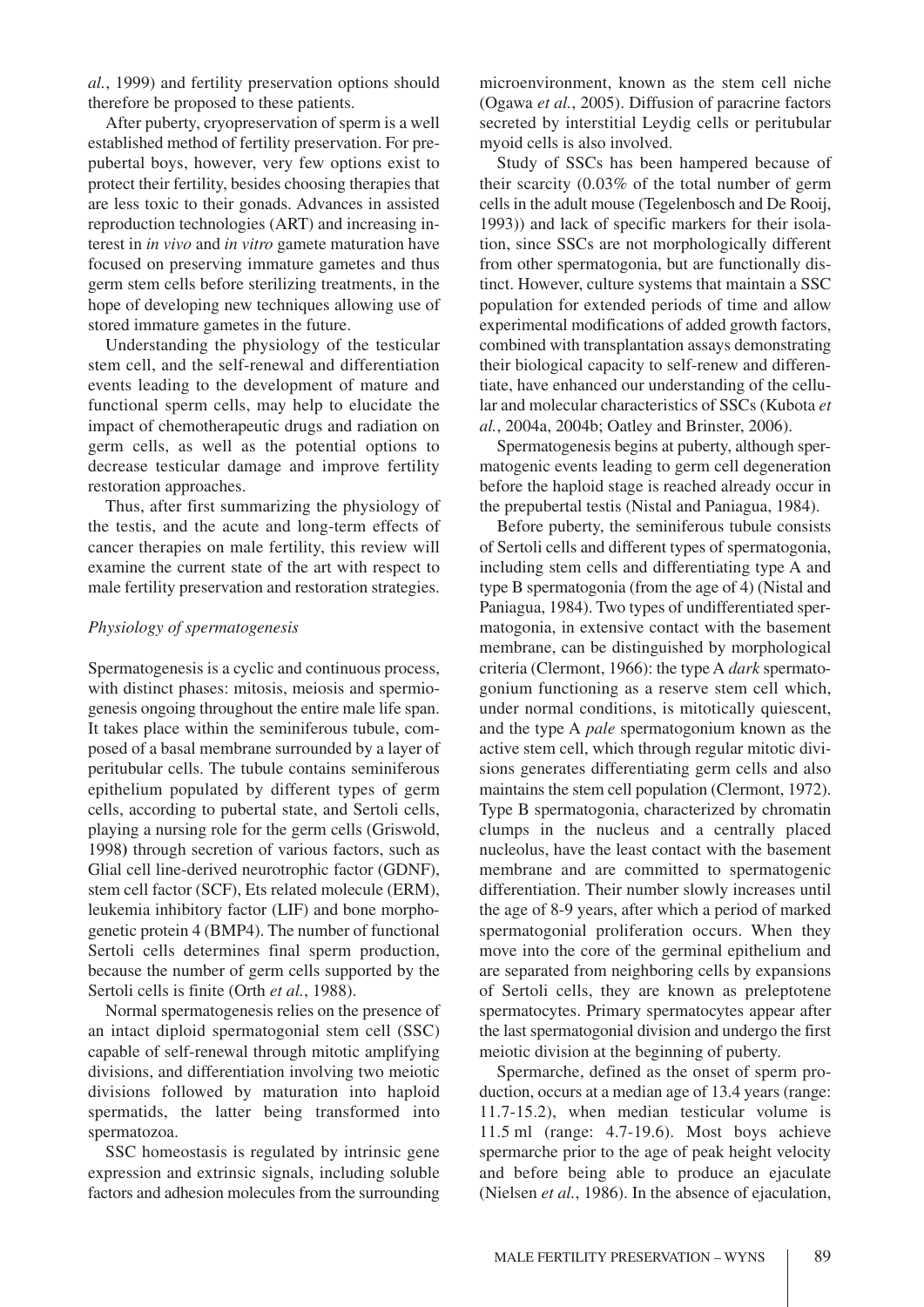spermaturia, defined as the presence of sperm in the urine, may be a useful tool to detect initiation of spermatogenesis (Schaefer *et al.*, 1990).

## *Impact of gonadotoxic therapy on germ cells*

Since rapidly dividing cells are the target of chemoand radiotherapy, these treatments act not only on cancer cells, but also on germ cells during spermatogenesis. Little is known about the effects of gonadotoxic treatments on the immature testis, as fertility cannot be assessed before puberty, but cytotoxic damage to the testis has been extensively studied after puberty.

Among the germ cells, differentiating spermatogonia proliferate the most actively and are thus extremely susceptible to cytotoxic agents, although the less active stem cell pool may also be depleted (Bucci and Meistrich, 1987).

As a result, the seminiferous epithelium becomes damaged and the population of stem cells that normally differentiate to produce sperm after puberty either becomes depleted or unable to differentiate, leading to prolonged or even permanent azoospermia due to destruction of the germ cells (for review, see Schrader *et al.*, 2001; Howell and Shalet, 2001). The severity and duration of cytotoxic agent-induced long-term impairment of spermatogenesis correlate with the number of type A spermatogonia that are destroyed (Meistrich, 1986), but remain unpredictable because of variable individual sensitivities (Naysmith *et al.*, 1998).

After a cytotoxic insult, recovery of sperm production depends on the survival and ability of mitotically quiescent stem spermatogonia (type A *dark*) to transform into actively dividing stem and differentiating spermatogonia (type A *pale*) (van Alphen *et al.*, 1988).

# *Gonadal impairment and fertility prognosis following chemotherapy*

Chemotherapeutic agents manifest their cytotoxic effect by interrupting essential cell processes such as DNA synthesis and folate metabolism in rapidly dividing cells.

Although the prepubertal testis does not complete spermatogenesis, there is evidence that cytotoxic treatment given to prepubertal boys may affect fertility (Rivkees and Crawford, 1988; Mackie *et al.*, 1996; Kenney *et al.*, 2001). The presence of a steady turnover of early germ cells that undergo spontaneous degeneration before the haploid stage is reached (Muller and Skakkebaeck, 1983; Kelnar *et al.*, 2002) may explain why the prepubertal state does not offer any protection against the deleterious effects of chemotherapy.

The somatic compartment of the testis may be more resistant to chemotherapeutic treatment, since these cells have a low or absent mitotic rate. Nevertheless, increased concentrations of LH and symptomatic reductions in testosterone concentrations (Howell *et al.*, 1999), both signs of Leydig cell impairment, have been described, but the mechanism of this impairment after chemotherapy is not known. Evidence of Sertoli cell functional impairment following chemotherapy, responsible for germ cell differentiation inhibition where germ cells have survived, have also been reported (Bar-Shira Maymon *et al.*, 2004).

The extent of damage is dependent on the agent administered, the dose delivered, the combination of cytotoxic drugs and the potential synergic interaction of radiotherapy, which complicates identification of the specific toxicity of each individual agent (for review, see Trottmann *et al.*, 2007). Long-term fertility prognoses following treatment with different chemotherapeutic agents used in childhood and best estimates of fertility after chemotherapy for common childhood cancers were recently updated (Wyns *et al.*, 2010).

# *Gonadal impairment and fertility prognosis following radiation*

Besides killing germ cells, including dividing spermatogonia and SSCs (de Rooij and Russel, 2000), radiotherapy causes a block in spermatogonial differentiation, which may be attributed to damage to the somatic compartment (Zhang *et al.*, 2007).

Radiation induces germinal depletion in a dosedependent manner (Rowley *et al.*, 1974) and the more immature cells are the most radiosensitive. Doses as low as 0.1-1.2 Gy damage dividing spermatogonia and result in oligozoospermia. Radiation doses over 4 Gy cause a more permanent detrimental effect and may result in complete sterility.

Fractionated radiotherapy increases seminiferous tubule damage, with doses greater than 1.2 Gy resulting in permanent azoospermia (Ash, 1980). The observed activation of reserve stem cells after a gonadotoxic insult demonstrates that a single insult is less damaging to the seminiferous epithelium than multiple insults of lower intensity (Ash, 1980).

Testicular irradiation with doses above 20 Gy is associated with Leydig cell dysfunction in prepubertal boys, while Leydig cell function is usually preserved up to 30 Gy in adults (Shalet *et al.*, 1989).

Apart from dose and fractionation, other factors such as source, field of treatment, type of radiation,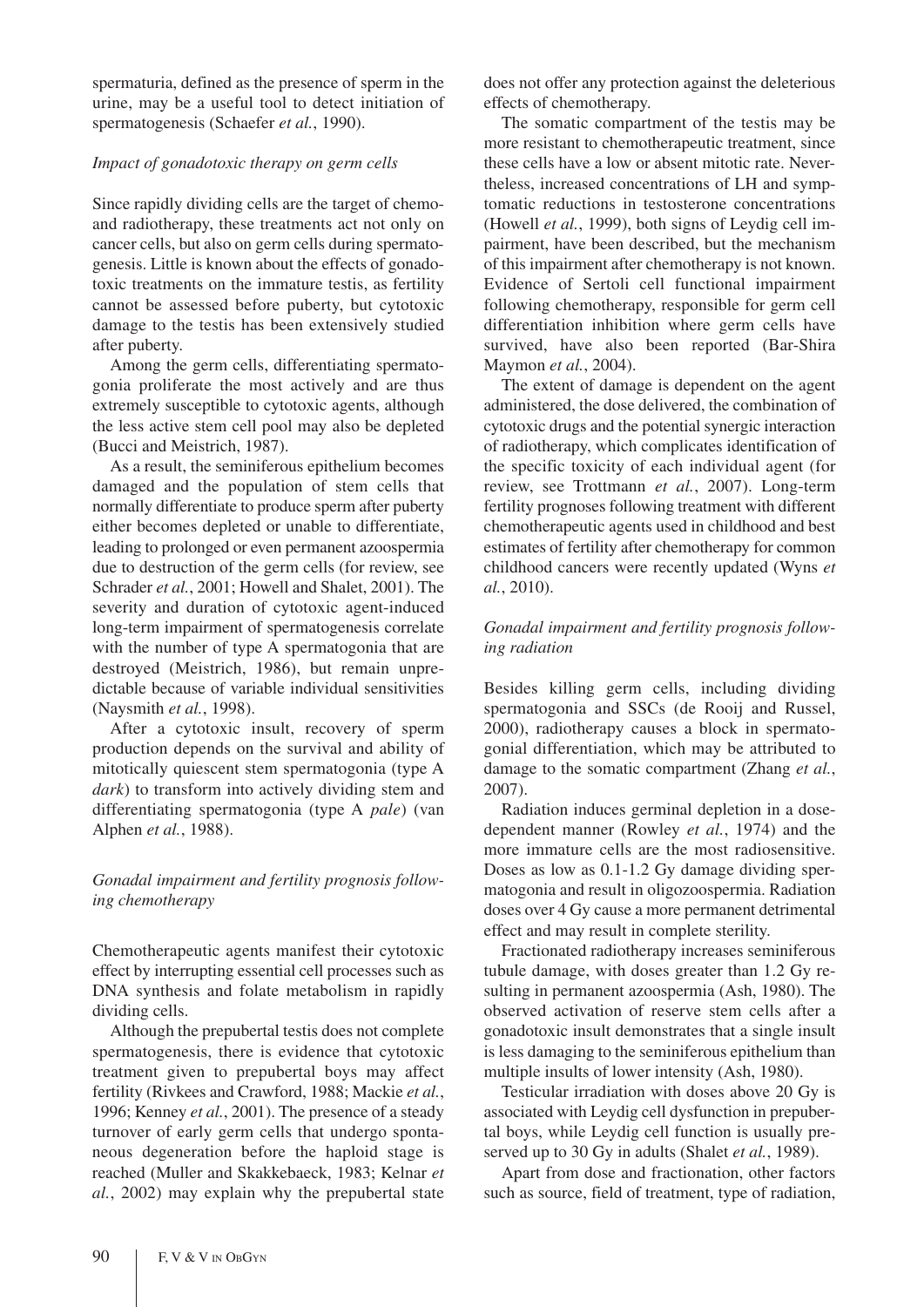age and individual susceptibility influence the gonadotoxicity of irradiation.

Complete recovery of testicular function after radiotherapy, evidenced by a return to pretreatment numbers of spermatozoa, is dependent on the dose administered. Indeed, it usually occurs within 9- 18 months following a dose of  $\leq 1$  Gy, 30 months for 2-3 Gy and 5 years or more for doses of  $\geq$  4 Gy, if sterility is not permanent (for review, see Howell and Shalet, 2005).

## **Fertility preservation options**

Three different approaches may be considered:

- 1. Minimizing testicular damage from cancer treatment or protecting SSCs *in vivo*.
- 2. Cryopreserving sperm prior to gonadotoxic treatment.
- 3. Cryopreserving testicular tissue prior to gonadotoxic treatment in the form of either a cell suspension, tissue fragments or a whole organ.

## *In vivo SSC protection*

Little is known about the mechanisms by which cancer treatment damages spermatogenesis, especially in the prepubertal testis, since tubular damage cannot be evidenced before puberty. In order to reduce the deleterious effects of gonadotoxic therapies, different strategies have been tested, such as testicular shielding and use of cytoprotective drugs.

Limiting radiation exposure by shielding or removing the testes from the radiation field should be implemented whenever possible (Wallace *et al.*, 2005; Ishiguro *et al.*, 2007).

Gonadal protection through hormonal suppression is based on the principle that disruption of gametogenesis renders the gonads less sensitive to the effects of cytotoxic drugs or irradiation. Promising results were obtained in rodents (for review, see Shetty and Meistrich, 2005), but not in non-human primates (Boekelheide *et al.*, 2005) or humans (Johnson *et al.*, 1985; Waxman *et al.*, 1987; Redman and Bajorunas, 1987; Fossa *et al.*, 1988; Kreuser *et al.*, 1990; Brennemann *et al.*, 1994), except in one clinical trial (Masala *et al.*, 1997) where only moderate stem cell death was induced by chemotherapy. By contrast, stimulating spermatogonial proliferation by FSH might be an option, as shown in monkeys (van Alphen *et al.*, 1989; Kamischke *et al.*, 2003).

Anti-apoptotic agents such as sphingosine-1 phosphate (Suomalainen *et al.*, 2003; Otala *et al.*, 2004) and AS101 (Carmely *et al.*, 2009), as well as various other cytoprotective substances (Lirdi *et al.*,

2008; Okada *et al.*, 2009), have also been used with partial success in rodents.

In summary, no effective gonadoprotective drugs are so far available for use in humans. Studies aimed at identifying factors regulating spermatogonial proliferation are therefore required to find novel targets for *in vivo* SSC protection.

#### *Sperm cryopreservation*

## General considerations

Cryopreservation of sperm is the only established option for fertility preservation in postpubertal males. It relies on the presence of spermatozoa and the ability to ejaculate. This procedure has been performed for decades (Royère *et al.*, 1996) and it is well known that spermatozoa survive long-term cryobanking. Indeed, their use through assisted reproduction techniques has led to the birth of healthy offspring more than 20 years after initial storage (Feldschuh *et al.*, 2005).

Typically, it is recommended that 3 samples be provided by masturbation, with 48-72 hours between samples destined for freezing, regardless of semen quality, as long as viable spermatozoa are available. Indeed, since intracytoplasmic sperm injection (ICSI) allows pregnancy even when a single viable spermatozoon is available after thawing of frozen semen (Hovatta *et al.*, 1996), poor semen quality is no longer a major concern for fertility preservation in cancer patients.

The care plan must nevertheless be individualized according to patient status at diagnosis and time available to collect an optimal number of samples. Since sperm DNA integrity may be compromised after cytotoxic treatment (Meistrich, 1993), it is strongly recommended that sperm be cryopreserved before initiation of chemotherapy or radiotherapy.

In case of failure to provide samples by masturbation, assisted ejaculation techniques, such as penile vibratory stimulation or electroejaculation, can be considered (Schmiegelow *et al.*, 1998). Electroejaculation requires general anesthesia because of the pain induced by the procedure, so should not be embarked upon without serious consideration.

Specific considerations for adolescent patients

If they are able or willing to ejaculate after masturbation, sperm banking can be offered to all male adolescents newly diagnosed with cancer from 12 years of age (Bahadur *et al.*, 2002). Reports on male adolescent sperm cryopreservation showed that the potential for fertility preservation in subjects as young as 13 years of age was successful in about 50% of cases (for review, see Bashore, 2006).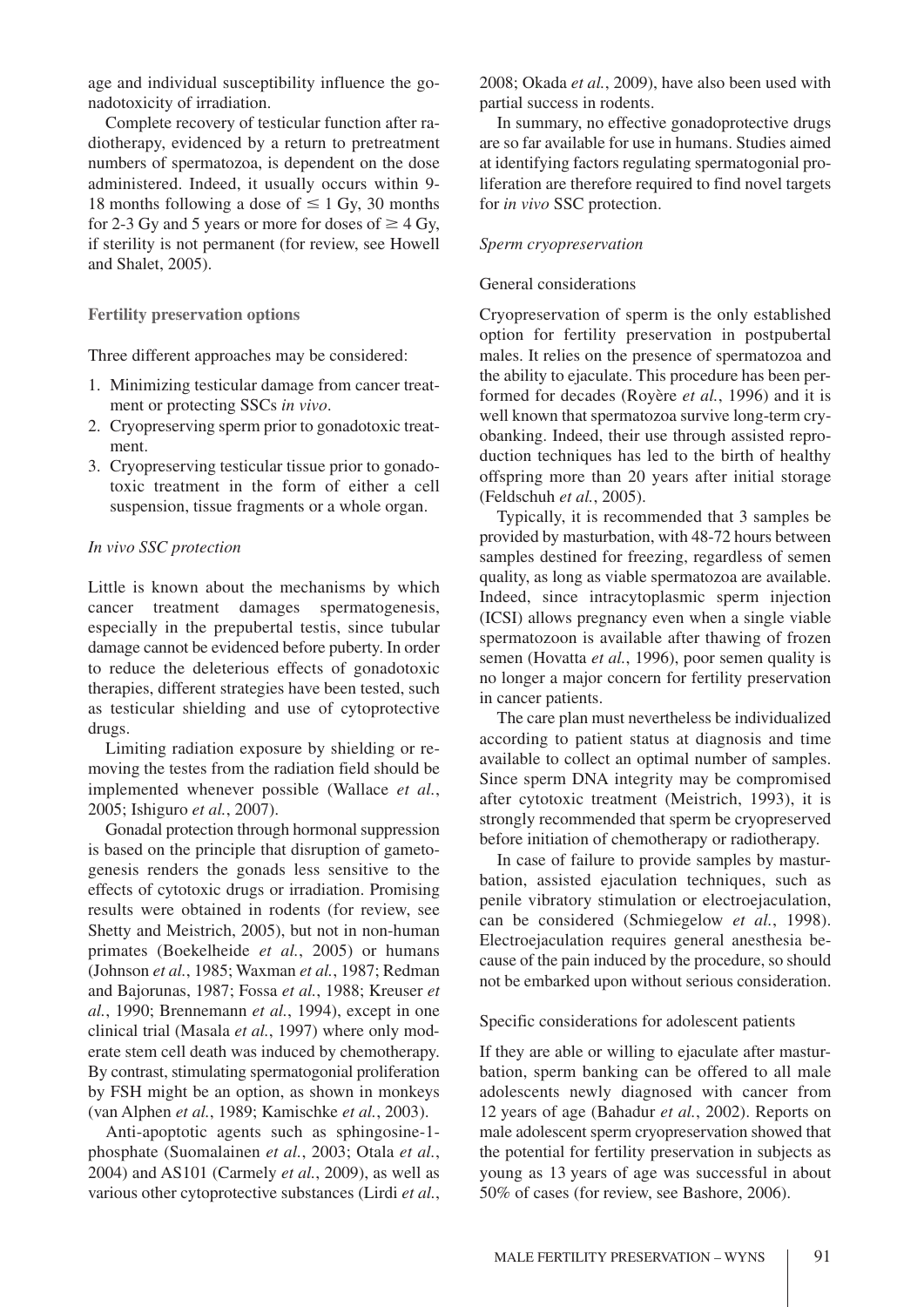For physically mature patients, emotional immaturity may constitute a barrier to producing a sample on demand, and appropriate counseling and education should be available for these patients. Private consultation with adolescents, allowing for questions they may be uncomfortable asking in the presence of their parents, has an important impact on the success of sample collection (Bahadur *et al.*, 2002).

Very little information is available on sperm quality in healthy adolescents. Specimens produced are often of poor quality in peripubertal patients, as many of them have only recently commenced spermarche. The time between the first clinical signs of puberty and first ejaculation ranges between 8 and 12 months and early ejaculations are marked by very small volumes, cryptozoospermia with a majority of immotile spermatozoa, if not azoospermia, and abnormal liquefaction (Janczewski and Bablok, 1985).

#### *Cryopreservation of mature tissue*

Cryopreservation of a testicular biopsy can be proposed to patients who are not able to provide a semen sample by masturbation or using an assisted ejaculation procedure. In case of an azoospermic sample, surgical retrieval of spermatozoa by TESE (testicular sperm extraction) remains an option, since it was shown that the procedure allows sperm retrieval in 50% of cases (Schrader *et al.*, 2003). Cryopreservation methods for human spermatozoa extracted from testicular biopsies have been implemented for many years now (Hovatta *et al.*, 1996).

#### *Cryopreservation of immature tissue*

Since prepubertal boys cannot benefit from sperm banking, a potential alternative strategy for preserving their fertility involves immature testicular tissue banking (for review, see Wyns *et al.*, 2010). It is important to stress, however, that this strategy is still experimental.

As prepubertal testicular tissue contains SSCs from which haploid spermatozoa are ultimately derived, these cells can either be cryopreserved as a cell suspension (Brook *et al.*, 2001) or in the form of tissue (Kvist *et al.*, 2006; Keros *et al.*, 2007; Wyns *et al.*, 2007), in the hope that future technologies will allow their safe utilization.

#### Cell suspensions

Cell suspensions have been developed with a view to facilitating cryopreservation, as cell heterogeneity in tissue pieces renders tissue freezing more challenging. Preparation of cell suspensions requires mechanical and/or enzymatic digestion of tissue. The risk of tissue digestion is that cell survival may be compromised, as shown by the reduced viability of suspensions after dispersion (Brook *et al.*, 2001). In addition, suppression of cell-to-cell interactions may also be deleterious for cell proliferation and differentiation (Griswold, 1998).

Post-thaw viability ranging from 29% to 82% has been reported after cryopreservation of testicular cell suspensions in various animal models (Geens *et al.*, 2008).

#### Tissue pieces

Cryopreservation of testicular tissue pieces may be considered as an alternative method suitable for maintaining cell-to-cell contacts between Sertoli and germinal stem cells, and therefore preserving the stem cell niche necessary for their survival and subsequent maturation (Ogawa *et al.*, 2005). Another advantage of this method may be preservation of the Sertoli cells, since there is evidence of their reversion to a dedifferentiated state as a consequence of chemotherapy (Bar-Shira Maymon *et al.*, 2004).

Since tissue pieces also contain the interstitial compartment, including Leydig cells, their preservation can be useful to alleviate the hormonal imbalance caused by cytotoxic therapy (Howell and Schalet, 2001). Better survival rates of Leydig cells were obtained when DMSO was used (80% compared to 50% with PROH) (Keros *et al.*, 2005). Structural integrity and functional capacity were demonstrated after cryopreservation and culture of fetal and prepubertal testicular tissue (Kvist *et al.*, 2006; Keros, 1999; Keros *et al.*, 2007), as well as after transplantation of cryopreserved fetal testicular tissue (Grischenko *et al.*, 1999).

Unlike cryopreservation of isolated cells, freezing of tissue presents new problems because of the complexity of tissue architecture. Protocols must strike a balance between optimal conditions for each cellular type, depending on water content, size and shape of cells, and the water permeability coefficient of their cytoplasmic membrane. In addition, problems can arise when extracellular ice forms, as it can cleave tissues into fragments. Furthermore, rapid solute penetration of highly compacted tissue is vital to ensure high final concentrations of cryoprotectant at temperatures which will minimize cytotoxicity. These requirements necessitate optimization of freeze-thawing protocols for each cell type, since post-thaw survival and seminiferous tubule structure are profoundly affected by both the type of cryoprotectant and the freezing rates (Milazzo *et al.*, 2008). DMSO, rather than EG, PROH or glycerol, was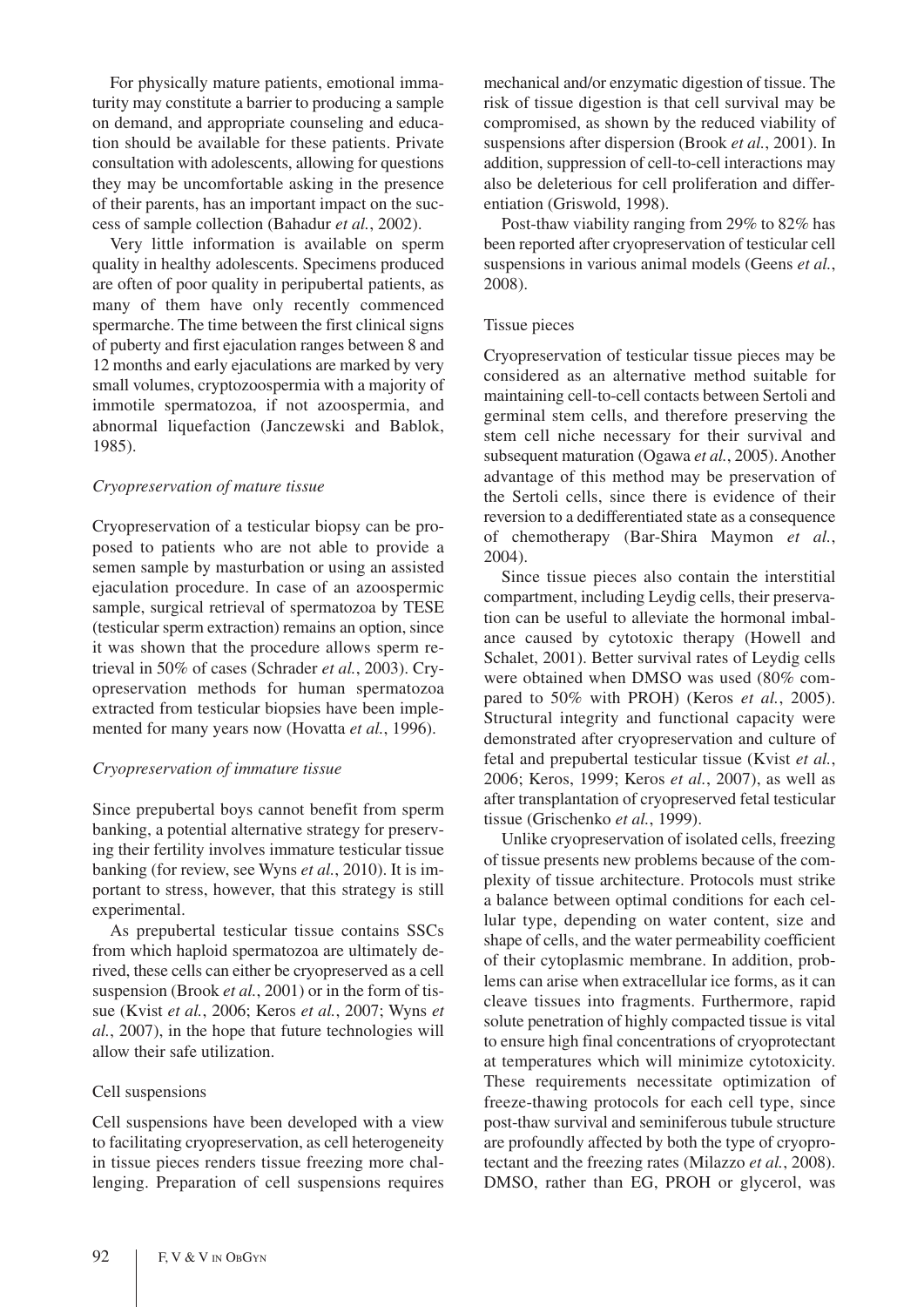shown to better preserve structures within tissue (Keros *et al.*, 2005; Goossens *et al.*, 2008a) and to be best able to retain tissue capacity to initiate spermatogenesis (Jahnukainen *et al.* 2007). According to Keros *et al.* (2007), use of slow-programmed freezing is important to maintain undamaged morphology of spermatogonia during tissue cryopreservation.

Two teams have reported freezing protocols for prepubertal human testicular tissue that have yielded good structural integrity (Kvist *et al.*, 2006; Keros *et al.*, 2007). The second study investigated the influence of cryopreservation protocols on normal immature human tissue (Keros *et al.*, 2007). Besides good tissue and cell integrity after freezing, very good spermatogonial recovery was achieved with their best protocol (94%  $\pm$  1% intact spermatogonia after freeze-thawing and culture). This protocol, albeit slightly modified by the addition of sucrose, was therefore used by our group for further evaluation of the functional capacity of cryopreserved human immature testicular tissue after xenografting (Wyns *et al.*, 2007, 2008). An overview of studies on cryopreservation of immature testicular tissue is presented in Table I.

## **Fertility restoration options**

## *Fertility restoration after sperm cryopreservation*

After thawing of cryopreserved semen samples, intrauterine insemination (IUI) may be considered, but it depends on the survival of a sufficient number of motile sperm to achieve good success rates. Due to the possible deterioration of semen quality after sample thawing, the often unsatisfactory initial quality of semen in cancer patients, and the limited sperm reserve prior to therapy, IVF or IVF/ICSI are generally required to restore fertility in these patients. Success rates of ART with cryopreserved sperm in male cancer survivors are comparable to other indications, and no significant increase in miscarriage or birth defect rates has so far been reported after ART with cryobanked semen from men with cancer (Sanger *et al.*, 1992; Agarwal *et al.*, 2004).

# *Fertility restoration after mature tissue cryopreservation*

Use of spermatozoa from frozen testicular tissue requires assisted reproduction by ICSI. Healthy pregnancies issuing from spermatozoa extracted from cryopreserved testicular biopsies have been reported for some time now and the technique is widely used in clinical practice (Hovatta *et al.*, 1996).

## *Fertility restoration after immature tissue cryopreservation*

Storage of testicular tissue could well be an option for prepubertal boys. Indeed, besides diploid precursor germ cells, some haploid germ cells may also be found in their testes, since spermatogenesis is known to occur to some extent in the testes of boys at very early stages of pubertal development (Muller J. and Skakkebaeck, 1983; Schaefer *et al.*, 1990; Hovatta, 2001). In theory, and based on the reported fertilization potential of early spermatids after microinjection into the egg (Tesarik *et al.*, 1995), these haploid spermatids obtained from the testes of prepubertal boys may have reproductive potential, although this has not yet been proved.

When haploid gametes are not present in their testes, frozen diploid precursor cells provide some hope of fertility restoration in these boys. To this end, three approaches can be considered:

- 1. Transplantation of purified cell suspensions back to their own testes.
- 2. Autografting of testicular pieces or whole testes.
- 3. *In vitro* maturation (IVM) up to the stage at which they are competent for normal fertilization through ICSI.

None of these approaches have been demonstrated to be efficient and safe in humans as yet. These potential options have mainly been studied in animals and lessons learned from these studies will be reviewed in detail.

## Testicular germ cell transplantation

In this approach, spermatogenesis is reinitiated after transplantation of isolated testicular stem cells in germ cell-depleted testes. SSCs are recognized by Sertoli cells and are relocated from the lumen onto the basement membrane of seminiferous tubules. Because stem cells have unlimited potential to selfrenew and produce differentiating daughter cells, SSC transplantation offers the possibility of longterm restoration of natural fertility. It could therefore be a potential alternative to restore fertility after cancer treatment.

The technique was first described in 1994 by Brinster and Zimmermann, who developed a SSC assay in mice that identified SSCs by their ability to generate a colony of spermatogenesis after transplantation. Testicular germ cells isolated from prepubertal mouse testes were injected into the seminiferous tubules of adult mice with Sertoli cell-only syndrome induced by busulfan treatment (Brinster and Zimmermann, 1994). Normal donor spermatogenesis, recognized by developing germ cells carrying the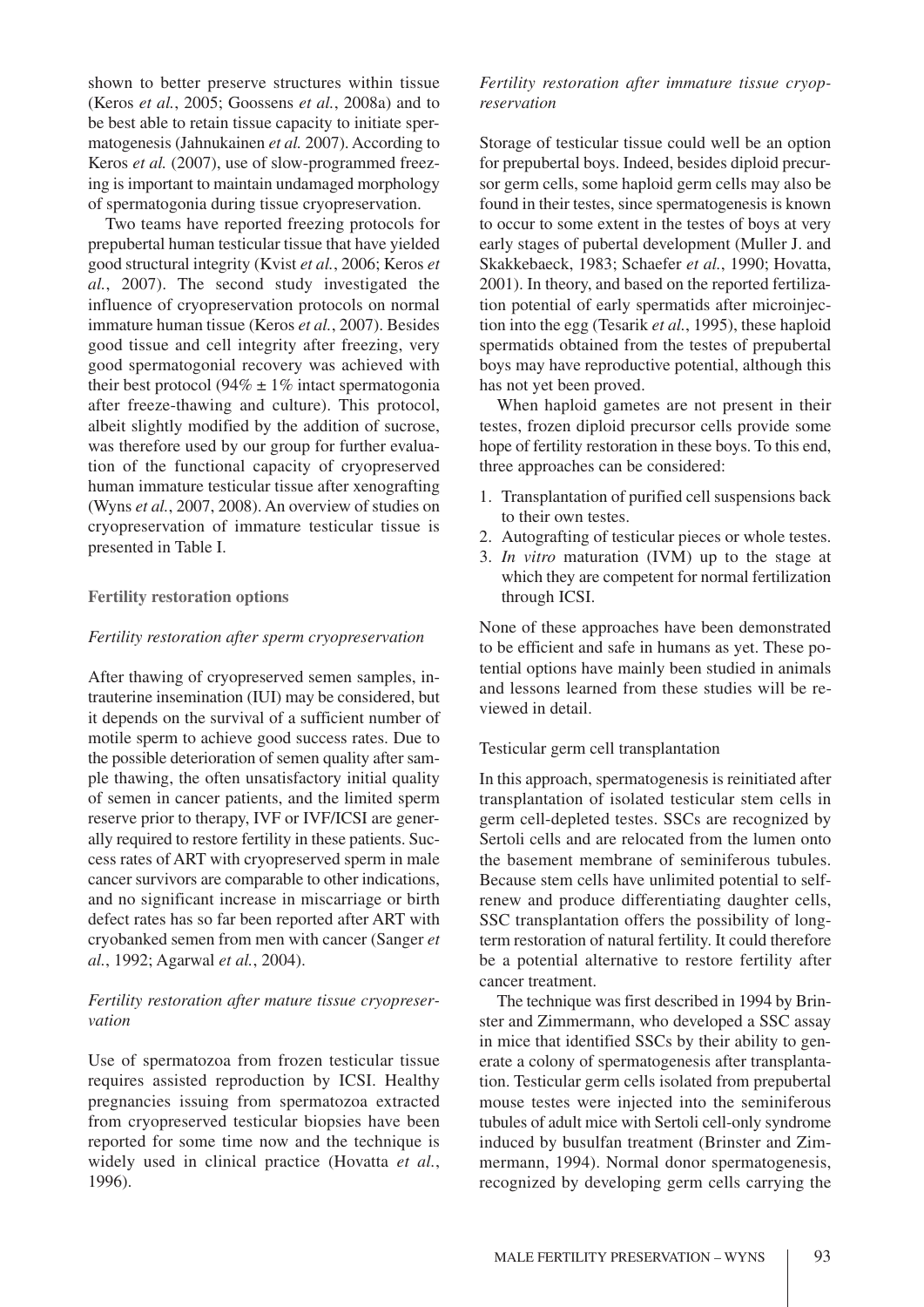| <b>Reference</b>      | Cryoprotec-<br>tant                | $(Non-)$<br>controlled | <b>Freezing rate</b>                                                                                                                                                                                                                                          | <b>Type of eval-</b><br>uation       | <b>Outcome</b><br>(germ cells)                                                                                                                                                                                                                                                         | <b>Outcome</b><br>(endocrine compart-<br>ment)                                                                                                                                       |
|-----------------------|------------------------------------|------------------------|---------------------------------------------------------------------------------------------------------------------------------------------------------------------------------------------------------------------------------------------------------------|--------------------------------------|----------------------------------------------------------------------------------------------------------------------------------------------------------------------------------------------------------------------------------------------------------------------------------------|--------------------------------------------------------------------------------------------------------------------------------------------------------------------------------------|
| Kvist et al.,<br>2006 | <b>EG1.5 M</b><br>Sucrose 0.1 M    | Slow-<br>controlled    | Start: $1^{\circ}$ C, $-2^{\circ}$ C/min to $-9^{\circ}$ C,<br>hold $5 \text{ min} +$<br>seeding, $-0.3$ °C/min<br>to -40 $\rm{^{\circ}C}$ , -10 $\rm{^{\circ}C/min}$ to -140 $\rm{^{\circ}C}$ ,<br>LN2                                                       | Culture<br>2 weeks                   | Well preserved STs<br>Presence of intact SG (c-<br>$kit+$ )                                                                                                                                                                                                                            | Well preserved interstitial<br>cells<br><b>Testosterone and inhibin</b><br>levels similar to fresh<br>tissue                                                                         |
| Keros et al.,<br>2007 | <b>DMSO 0.7 M</b>                  | Slow-<br>controlled    | Program 1:<br>Start: 4°C, hold 30<br>min, $-1^{\circ}$ C/min to 0°C, hold 5<br>min, $-0.5^{\circ}$ C/min to $-8^{\circ}$ C, seed-<br>ing, hold 10 min, $-0.5^{\circ}$ C/min<br>to -40 $\degree$ C, hold 10 min, -7 $\degree$ C/min<br>to $-70^{\circ}$ C, LN2 | Culture<br>24h                       | $70 \pm 7\%$ ISTs in frozen-<br>cultured tissue (vs 71 $\pm$<br>7% in fresh tissue and 77<br>$±$ 4% in fresh-cultured<br>tissue)<br>$94 \pm 1\%$ intact SG in<br>frozen-cultured tissue<br>$(vs 93 \pm 2\% \text{ in fresh tis-}$<br>sue and $83 \pm 1\%$ in<br>fresh-cultured tissue) | Undamaged stromal struc-<br>ture: $80 \pm 29\%$ of frozen-<br>cultured samples<br>$(vs 99.49 \pm 0.88\% \text{ of fresh})$<br>samples and $97 \pm 2\%$ of<br>fresh cultured samples) |
|                       |                                    | Rapid-con-<br>trolled  | Program 2:<br>Start: 4°C, hold 30<br>min, $-1^{\circ}$ C/min to $-8^{\circ}$ C, seeding,<br>hold 10 min, $-10^{\circ}$ C/min<br>to $-80^{\circ}$ C, LN2                                                                                                       |                                      | $20 \pm 14\%$ ISTs in<br>frozen-cultured tissue<br>$50 \pm 43\%$ intact SG in<br>frozen-cultured tissue                                                                                                                                                                                | Undamaged stromal struc-<br>ture: $29 \pm 28\%$ of frozen-<br>cultured samples                                                                                                       |
| Wyns et al.,<br>2007  | DMSO 0.7 M<br>Sucrose 0.1 M        | Slow-con-<br>trolled   | Start: 0°C, hold 9<br>min, $-0.5^{\circ}$ C/min to $-8^{\circ}$ C, hold 5<br>$min +$ seeding, hold 15<br>min, $-0.5^{\circ}$ C/min to $-40^{\circ}$ C, hold<br>10 min, $-7^{\circ}$ C/min to $-80^{\circ}$ C,<br>LN2                                          | Immediate<br>post-thaw<br>evaluation | $0.71 \pm 0.89$ SG/ST in<br>frozen-thawed tissue (vs)<br>$0.45 \pm 0.35$ SG/ST in<br>fresh tissue)                                                                                                                                                                                     | Not assessed                                                                                                                                                                         |
|                       |                                    |                        |                                                                                                                                                                                                                                                               | Xenografting<br>3 weeks              | $82.19 \pm 16.46\%$ ISTs in<br>frozen-grafted tissue (vs<br>$93.38 \pm 6\%$ in fresh tis-<br>sue)                                                                                                                                                                                      | 14.5% SG recovery after<br>freezing and grafting                                                                                                                                     |
| Wyns et al.,<br>2008  | <b>DMSO 0.7 M</b><br>Sucrose 0.1 M | Slow-con-<br>trolled   | Start: 0°C, hold 9<br>min, $-0.5^{\circ}$ C/min to $-8^{\circ}$ C, hold 5<br>$min + seeding$ , hold 15<br>min, $-0.5^{\circ}$ C/min to $-40^{\circ}$ C, hold<br>10 min, -7°C/min to -80°C,<br>LN2                                                             | Xenografting<br>6 months             | $55 \pm 42\%$ ISTs in<br>frozen-grafted tissue<br>$3.7 \pm 5.5\%$ SG recovery<br>21% proliferating SG<br>Differentiation up to<br>pachytene stage of<br>prophase                                                                                                                       | Signs of steroidogenic ac-<br>tivity by $3\beta$ -HSD IHC and<br><b>TEM</b>                                                                                                          |

(I)ST: (intact) seminiferous tubule; SG: spermatogonia; LN2: liquid nitrogen; HSD: hydroxysteroid dehydrogenase; IHC: immunohistochemistry; TEM: transmission electron microscopy.

lacZ gene encoding  $\beta$ -galactosidase (evidenced histochemically as an intracellular blue reaction), was initiated and sustained (Fig. 1).

Although this approach has yielded healthy progeny displaying the donor haplotype in animals (Brinster and Avarbock 1994), it has not yet proved successful in humans (see Progress towards human clinical application).

# *Lessons learned from transplantation of fresh testicular stem cells in animals*

## Outcome of the technique

Autologous SSC transplantation has been reported in mice (Brinster and Zimmermann, 1994), rats (Ogawa *et al.*, 1999), pigs (Honaramooz *et al.*,

2002a; Mikkola *et al.*, 2006), goats (Honaramooz *et al.*, 2003), cattle (Izadyar *et al.*, 2003a), monkeys (Schlatt *et al.*, 2002a) and dogs (Kim *et al.*, 2008). Restoration of fertility from donor stem cells has only been achieved in mice (Brinster and Avarbock, 1994; Ogawa *et al.*, 2000; Nagano *et al.*, 2001a; Brinster *et al.*, 2003; Goosens *et al.*, 2003), rats (Hamra *et al.*, 2002; Ryu *et al.*, 2003; Zhang *et al.*, 2003), goats (Honaramooz *et al.*, 2003) and chickens (Trefil *et al.*, 2006).

Heterologous transplantation does not appear to be as successful as autologous transplantation, probably because of the phylogenetic distance between species. Indeed, it seems that the farther the phylogenetic distance, the less likely the transplantation is to result in completion of spermatogenesis.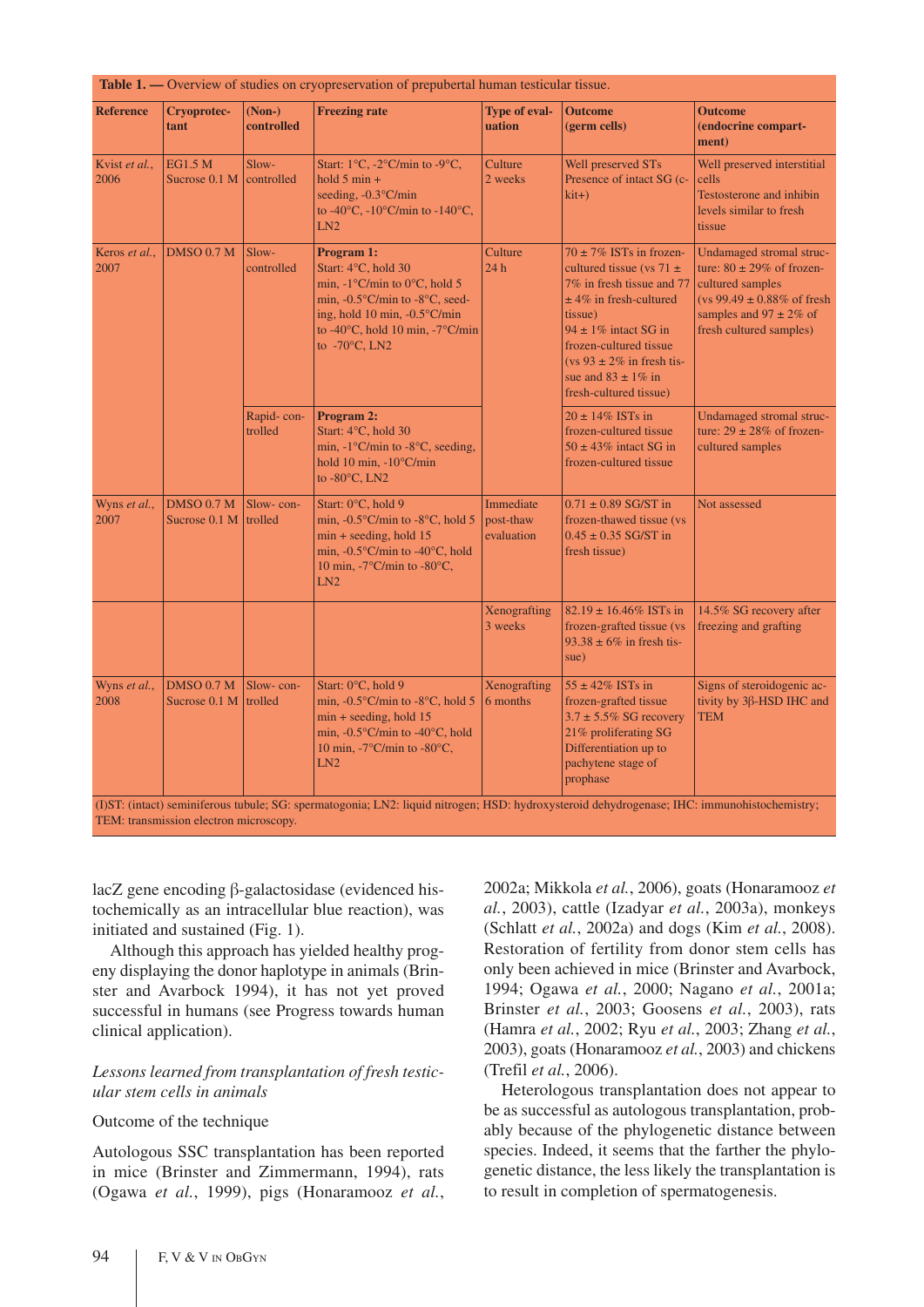

*Fig. 1.* — Procedure for testicular cell transplantation as developed in the mouse.

(**A**) A single-cell suspension is prepared from the testes of a fertile male expressing a reporter transgene, *Escherichia coli lacZ*.

(**B**) The testicular cells can be cultured in appropriate conditions.

(**C**) Cells are microinjected into the seminiferous tubules of an infertile recipient male. There are three methods for microinjection: the micropipette can be inserted (1) directly into the seminiferous tubules, (2) into the rete testis, or (3) into an efferent duct.

(**D**) Spermatogonial stem cells colonize the basement membrane of the tubules and generate donor cell-derived spermatogenesis, which can be stained blue using a substrate for the reporter gene product ( $\beta$ -galactosidase). Each blue stretch of cells in the seminiferous tubules of the recipient testis represents a spermatogenic colony derived from a single donor stem cell.

(**E**) Mating the recipient male with a wild-type female results in donor cell-derived spermatozoa fertilizing wild-type oocytes. (**F**) Progeny with the donor haplotype are produced.

Source: Kubota and Brinster (2006) Nat Clin Pract Endocrinol Metab. 2 (2),99-108.

Indeed, SSCs from rabbits, dogs, pigs, bulls, stallions, non-human primates and humans were able to colonize the seminiferous tubules of mice and generate colonies of stem cells and cells that appeared to be early differentiating daughter spermatogonia, but could not differentiate beyond the stage of spermatogonial expansion (Dobrinski *et al.*, 1999a; Dobrinski *et al.*, 2000; Oatley *et al.*, 2002; Nagano *et al.*, 2001b; Hermann *et al.*, 2007; Nagano *et al.*, 2002). This suggests that the initial steps of germ cell recognition by Sertoli cells, migration to the basement membrane and initiation of cell proliferation are conserved among evolutionarily divergent species.

Efficiency of the technique

The extent of spermatogenesis was shown to depend on the number of transplanted stem cells, with an almost linear correlation (Dobrinski *et al.*, 1999b, Fig. 2), and on the quantity and quality of stem cell niches in the recipient testis (Ogawa *et al.*, 2000). In rodents, the observed colonization rate was no higher than 1 out of 20 SSCs (Dobrinski *et al.*, 1999b), thus showing low colonization efficiency. The colonization rate of slowly cycling primate type A *dark* spermatogonia was expected to be much lower (Jahnukainen *et al.*, 2006a). Indeed, rhesus SSC engraftment efficiency was estimated to be just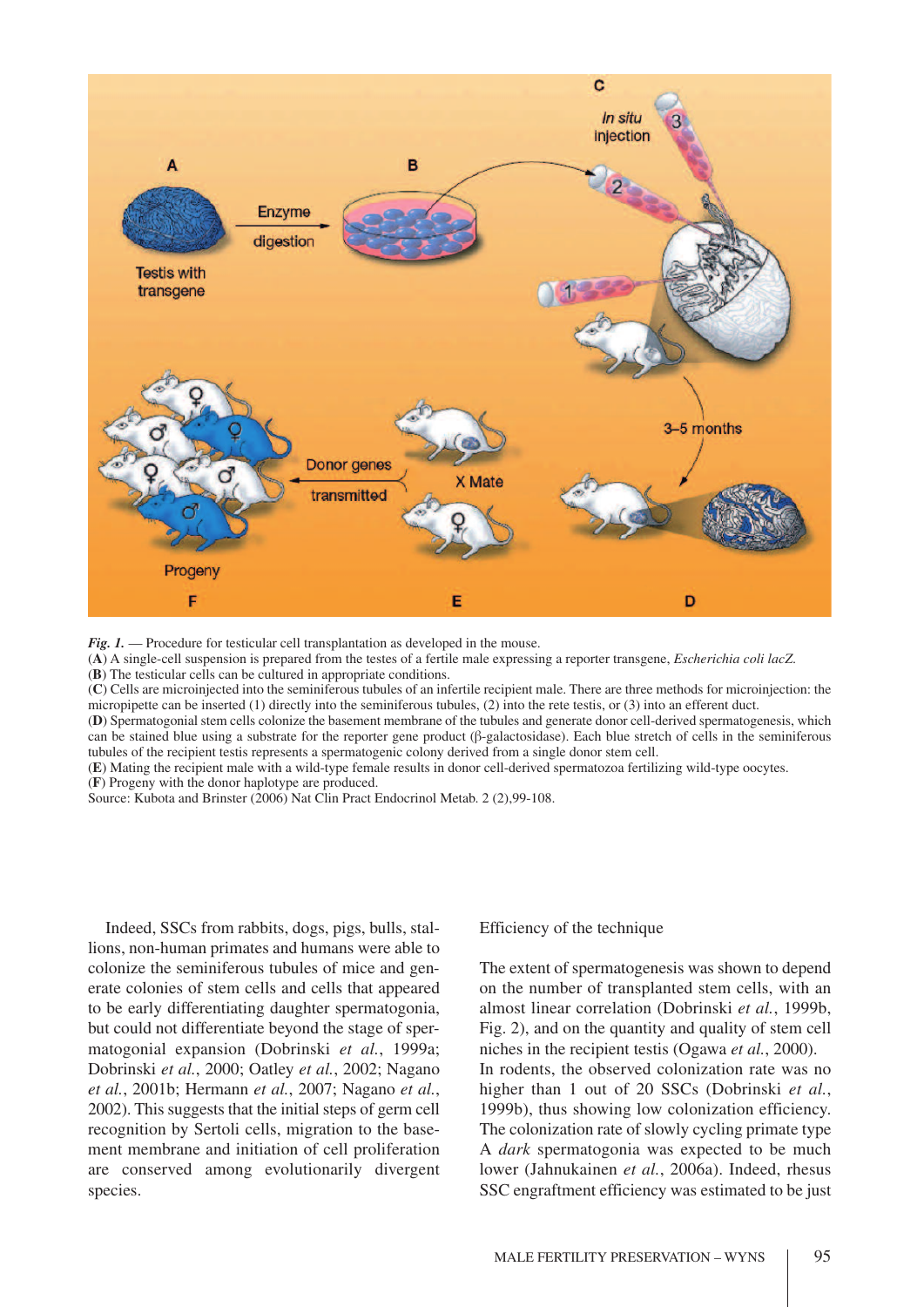

*Fig. 2.* — Representative pattern of colonization of recipient testes by donor-derived spermatogenic cells three months after transplantation of three different cell concentrations. **A, B:** Transplantation of  $10^6$  cells/ml. **C, D:** Transplantation of  $10^7$  cells/ml. **E, F:** Transplantation of 10<sup>8</sup> cells/ml. A–F: Whole mount preparations of entire recipient testes stained with X-gal. Bar= 2 mm. Source: Dobrinski *et al.* (1999), Mol Reprod Dev 53, 142-148.

0.0015%-0.003%, hence extremely low (Hermann *et al.*, 2007). Therefore, methods to increase colonization efficiency need to be developed with a view to effective clinical application.

Recipient age also appears to have an impact on colonization efficiency (Shinohara *et al.*, 2001). It was suggested that the unique growth environment of the immature testis could be the result of better niche accessibility and niche proliferation due to Sertoli cell multiplication during testicular maturation and growth, and/or factors facilitating colony formation, such as differences in hormones or growth factors. Moreover, the colony expansion may be influenced by the increase in seminiferous tubule length occurring with testicular enlargement.

#### Techniques for SSC enrichment

Because of the small number of SSCs in a testis (2/10,000 germ cells) (Muller and Skakkebaeck, 1983), the small size of testicular biopsies recovered for fertility preservation, and the low efficiency of recolonization after transplantation, development of methods to increase the number of SSCs prior to transplantation is essential. Ideally, isolation of pure stem cells would be the most effective way of increasing the number of SSCs in a suspension and therefore transplantation efficiency (Shinohara *et al.*, 1999). Adequate purification will probably be best achieved by cell sorting techniques, such as magnetic-activated cell sorting (MACS) or fluorescence-activated cell sorting (FACS) based on cell characteristics and membrane antigens. Indeed, these techniques have already been shown to improve transplantation efficiency in mice. (Shinohara *et al.*, 1999, 2000, Ohta *et al.*, 2000; Kubota *et al.*, 2003, 2004a; Hofmann *et al.*, 2005)**.** As conserved expression of some markers of undifferentiated spermatogonia exists between mice and non-human primates (Hermann *et al.*, 2007; 2009), there is hope that cell enrichment techniques may be extended to humans.

## Techniques for SSC expansion

Expansion of pure stem cells in culture appears to be possible, although cell proliferation was found to be limited (Hasthorpe, 2003). Better results were achieved with expansion techniques using culture on feeder layers with a combination of growth factors, or applying serial transplantation procedures (Ogawa *et al.*, 2003; Kanatsu-Shinohara *et al.*, 2003a).

Until recently, strategies for *in vitro* expansion of SSCs had only proved successful in rodents (Kanatsu-Shinohara *et al.*, 2003a; Kubota *et al.*, 2004b; Ryu *et al.*, 2005). Kanatsu-Shinohara *et al.* (2003a) were able to culture neonatal mouse testicular cells after supplementation of culture media with various growth factors and hormones. After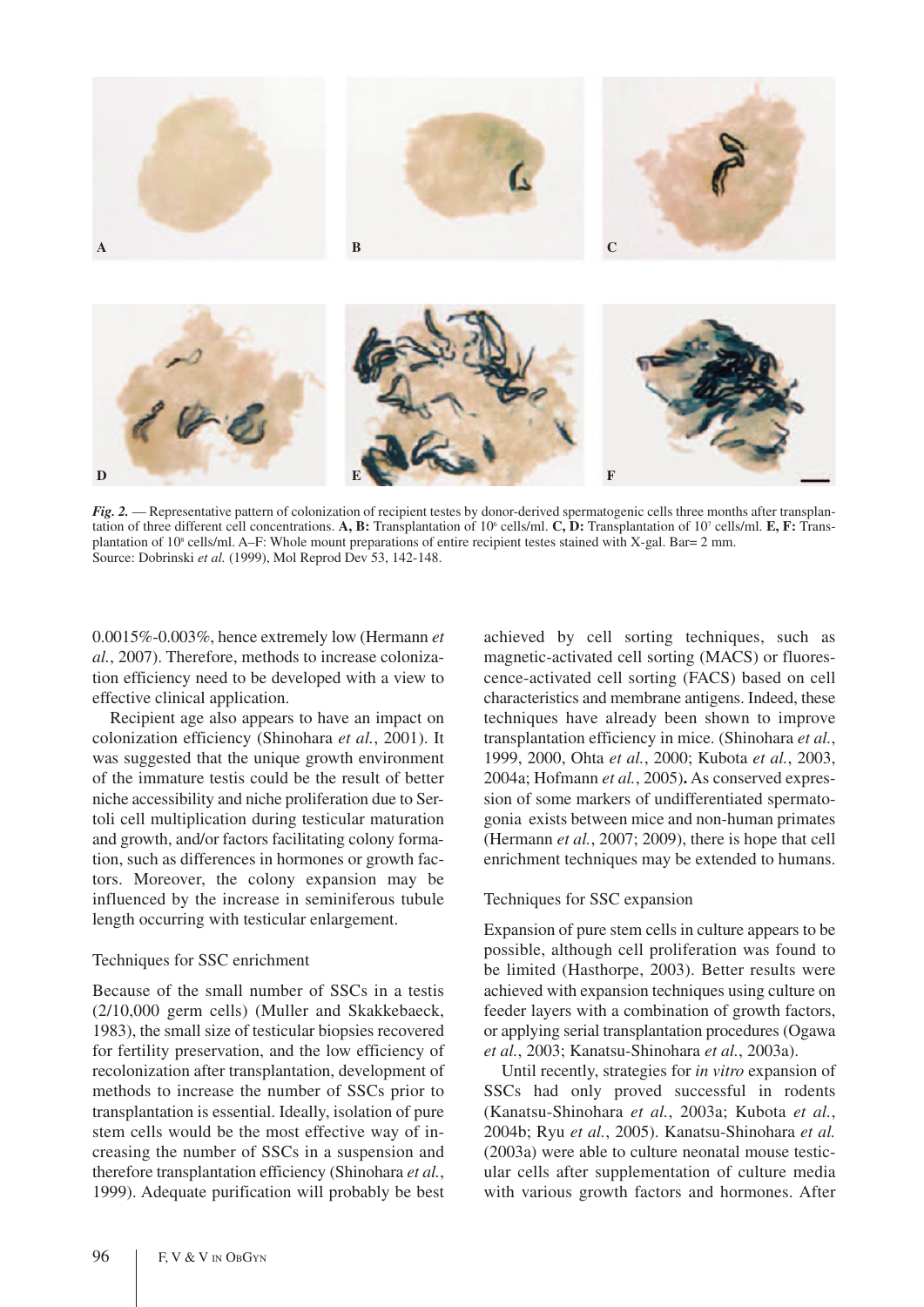2 years, the cultured cells showed  $10^{85}$ -fold logarithmic proliferation, retaining characteristic morphology and yielding fertile offspring after stem cell transplantation (Kanatsu-Shinohara *et al.*, 2005). Long-term culture and propagation of human SSCs has now also been reported (Sadri-Ardekani *et al.*, 2009).

# *Lessons learned from transplantation of frozen testicular stem cells in animals*

Since high survival rates do not guarantee preservation of the functionality of frozen-thawed cells, it is important to evaluate their capacity to self-renew and differentiate through transplantation of cell suspensions. Experiments on human germ cell transplantation were not able to achieve this goal since, after 6 months' xenotransplantation to immunodeficient mice, only proliferative activity was observed (Nagano *et al.*, 2002). Hence, studies in animals will help us elucidate some important considerations to be taken into account in the context of clinical application.

The potential of frozen murine testicular cells to resume spermatogenesis after transplantation was demonstrated for the first time by Avarbock *et al.* in 1996. The birth of live offspring after transplantation of frozen-thawed testicular cell suspensions provided final proof of successful cryopreservation (Kanatsu-Shinohara *et al.*, 2003b). However, it appears that the functional capacity of stem cells may be compromised by cryopreservation (Frederickx *et al.*, 2004). By contrast, Kanatsu-Shinohara *et al.* (2003b) did not observe decreased spermatogenic efficiency after cryopreservation.

In addition, rhesus SSCs appear to retain normal colonization capacity after freezing, since no significant difference was found in the number of produced colonies after frozen-thawed SSC transplantation compared to fresh SSC transplantation in mice (Hermann *et al.*, 2007), suggesting that possible functional impairment involves germ cell differentiation rather than their ability to recolonize stem cell niches.

## *Progress towards human clinical application*

In humans, preclinical *in vitro* studies using cadaver or surgically removed testes have demonstrated the feasibility of transplanting germ cell suspensions into testes. Fifty to 70% of seminiferous tubules were filled by means of intratubular injection (Brook *et al.*, 2001) or injection into the rete testis, with needle placement controlled by ultrasonography (Schlatt *et al.*, 1999). The different injection techniques described in the literature are shown in Fig. 3.



*Fig. 3.* — Microinjection pipette insertion sites to introduce cell suspensions into the seminiferous tubules.

A seminiferous tubule may be injected directly by inserting the micropipette (-40  $\sim \mu$ m) into a straight stretch of the tubule (A), into an efferent duct between the testis and the head of the epididymis (B), or into the rete testis (C).

Source: Ogawa *et al.* (1997) Int. J. Dev. Biol (41): 111-122.

A clinical trial was initiated at the Christie Hospital in Manchester (UK) in 1999 to evaluate germ cell transplantation in cancer patients. Testicular biopsies were obtained from adult males with solid tumors and cryopreserved as single-cell suspensions prior to cancer treatment. Five years after the initial report, seven out of twelve patients had undergone frozen-thawed germ cell transfer. As far as we know, no information is available on the fertility of these patients and follow-up is ongoing (Radford 2003). Drawing conclusions from this trial will nevertheless be problematic, as endogenous spermatogenesis and spermatogenesis issuing from transplanted cells will not be distinguishable.

## Testicular tissue grafting

Testicular tissue grafting involves transplantation of SSCs with their intact niches and thus within their original microenvironment. Since testicular tissue grafting has not yet been reported in humans, available data will be reviewed on the basis of observations made in animals.

To date, haploid germ cells isolated from mouse testis homografts and rabbit testis xenografts have been used with ICSI to produce offspring (Shinohara *et al.*, 2002; Schlatt *et al.*, 2003; Ohta and Wakayama, 2005). Xenogeneic rhesus sperm generated in host mice have also been shown to be fertilization competent, allowing *in vitro* embryo development at a rate similar to that reported for *in situ* rhesus testicular sperm (Honaramooz *et al.*, 2004). In view of these encouraging results in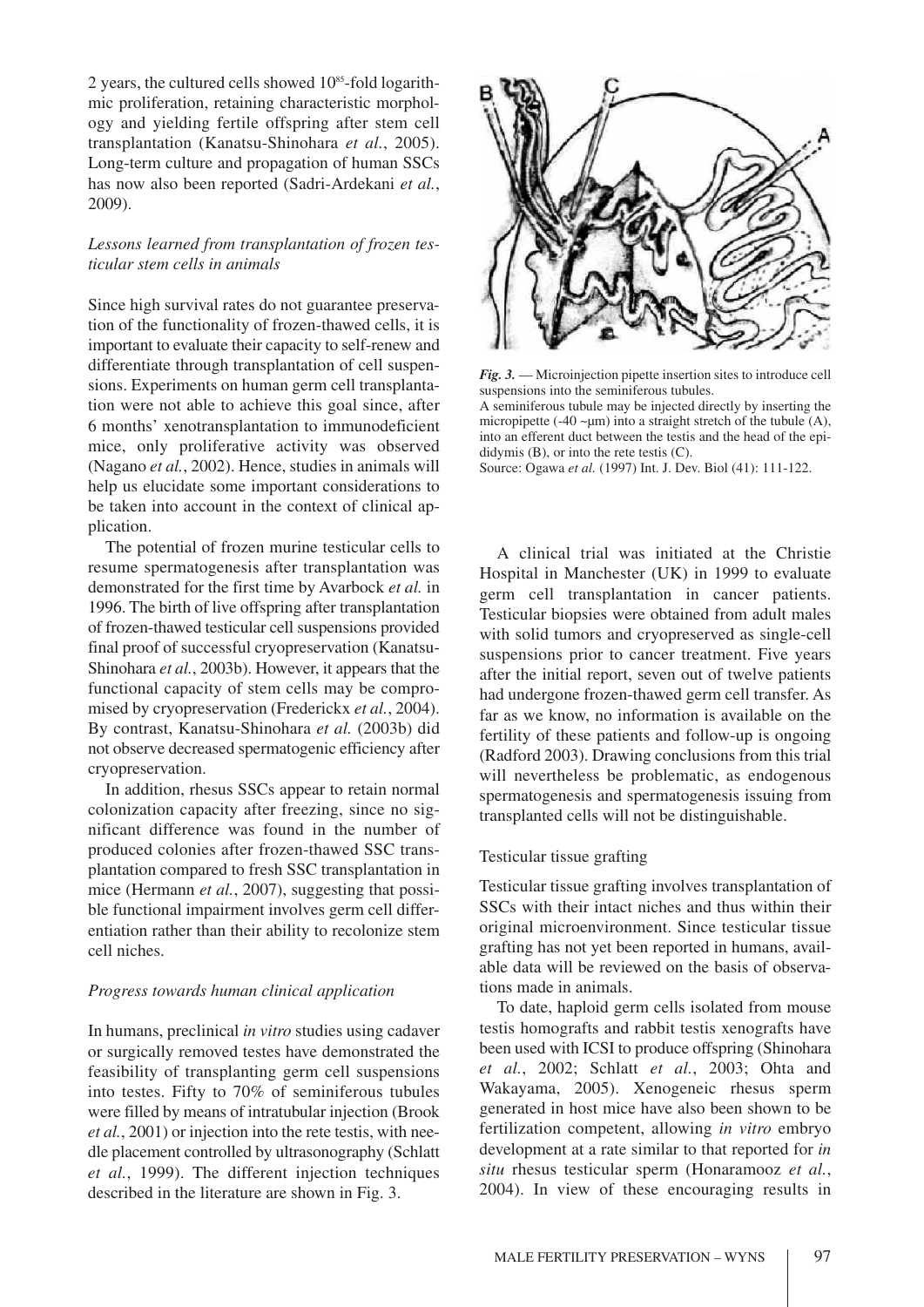animals, there is every hope that it will be possible, in the near future, to autograft cryopreserved testicular tissue of patients rendered sterile after fertilitythreatening therapies and restore their fertility.

# *Lessons learned from transplantation of fresh testicular tissue in animals*

Grafting of testicular tissue from several mammalian species into immunodeficient mouse hosts has resulted in varying degrees of donor-derived spermatogenesis. Complete spermatogenesis following testicular grafting has been reported in mice, rabbits, hamsters, pigs, goats, cats, bovines, horses and sheep (Shinohara *et al.*, 2002; Schlatt *et al.*, 2002b, 2003; Honaramooz *et al.*,2002b; Snedaker *et al.*,2004; Zeng *et al.*,2006; Schmidt *et al.*, 2006a; Oatley *et al.*, 2004, 2005; Ohta *et al.*, 2005; Rathi *et al.*, 2005, 2006; Arregui *et al.*, 2008), as well as macaques (Honaramooz *et al.*, 2004; Rathi *et al.*, 2008). By contrast, germ cell differentiation blockage was observed in marmosets (Schlatt *et al.*, 2002b; Wistuba *et al.*, 2004, 2006; Jahnukainen *et al.*, 2007).

The mechanisms underlying these species-specific discrepancies in spermatogenic differentiation remain unknown. Differences between host and donor gonadotropic hormones (Bousfield *et al.*, 1996), leading to inefficient interaction between murine gonadotropins and grafted donor testicular tissue (Rathi *et al.*, 2008) as well as species-specific structural variations in seminiferous tubule organization (Luetjens *et al.*, 2005), resulting in modified paracrine interactions (Honaramooz *et al.*, 2004; Wistuba *et al.*, 2004), were suggested to be responsible for these differences. Moreover, the stage of germ cell development and intensity of spermatogenesis at the time of grafting also appear to be involved, since complete spermatogenesis was not reported in xenografted tissue when donor testicular tissue contained postmeiotic germ cells at the time of grafting in any species, including humans (Geens *et al.*, 2006; Rathi *et al.*, 2006; Schlatt *et al.*, 2002b, 2006; C. Wyns, 2008, PhD thesis published by the Catholic University of Louvain, Belgium).

The reasons for the poor outcome of adult testicular tissue xenografting are so far unknown. However, studies in rodents have suggested that adult tissue could be more sensitive to ischemia than immature tissue, and that hypoxia related to the grafting procedure may be involved (Schlatt *et al.*, 2002b). This hypothesis was supported by studies in bovines, showing higher expression of some angiogenic factors in grafts from younger donors (Schmidt *et al.*, 2007). Furthermore, pretreatment of testicular tissue with vascular endothelial growth factor (VEGF), a potent angiogenic factor, was found to increase the

number of tubules containing elongating spermatids (Schmidt *et al.*, 2006b).

Variations in Sertoli cell maturation at the time of grafting, their developmental susceptibility to the detrimental influence of endocrine disruption due to the xenografting environment (Oatley *et al.*, 2005; Rathi *et al.*, 2008), or donor age-dependent differential gene and subsequent protein expression in donor tissue prior to grafting may also be implicated (Schmidt *et al.*, 2007).

Besides causing spermatogenic differentiation impairment, xenografting has been shown to be inefficient in some species. Indeed, only 5-10% of seminiferous tubules in xenografts produced elongated or elongating spermatids in bulls (Oatley *et al.* 2004, 2005; Schmidt *et al.*, 2006a), kittens (Snedaker *et al.*, 2004) and horses (Rathi *et al.*, 2006). Furthermore, in non-human primate testicular tissue grafts, only 2.8-4% of tubules contained mature sperm (Honaramooz *et al.*, 2004; Rathi *et al.*, 2008). The reasons for this low spermatogenic efficiency need to be understood in order to improve the success of this approach.

Initial germ cell loss, as reported in bovine and monkey xenografts (Rathi *et al.*, 2005, 2008), could explain these poor results. Decreased expression of GDNF, involved in germ cell self-renewal, has been described in grafts (Schmidt *et al.*, 2007), suggesting that the grafting procedure itself could negatively influence the number of germ cells. However, tissue culture performed prior to xenografting to increase the number of SSCs did not result in a higher percentage of seminiferous tubules with elongating spermatids at the time of graft removal (Schmidt *et al.*, 2006b), indicating that other factors may be responsible for the low spermatogenic efficiency.

# *Lessons learned from transplantation of frozen testicular tissue in animals*

An overview of studies on cryopreserved testicular tissue grafting in various animal models was recently reported by Geens *et al.* (2008). In rodents, cryopreservation of ITT led to the birth of healthy offspring (Shinohara *et al.*, 2002). There is therefore every hope that this approach can be extended to humans.

A number of studies in animals designed to evaluate the effect of freezing on the functional capacity of germ cells have shown no impact on a qualitative basis (Shinohara *et al.*, 2002; Honaramooz *et al.*, 2002b; Schlatt *et al.*, 2002b; Ohta and Wakayama, 2005; Jahnukainen *et al.*, 2007; Goossens *et al.*, 2008a; Van Saen *et al.*, 2009). Loss of SSCs after cryopreservation was nevertheless suggested, since Ohta and Wakayama (2005)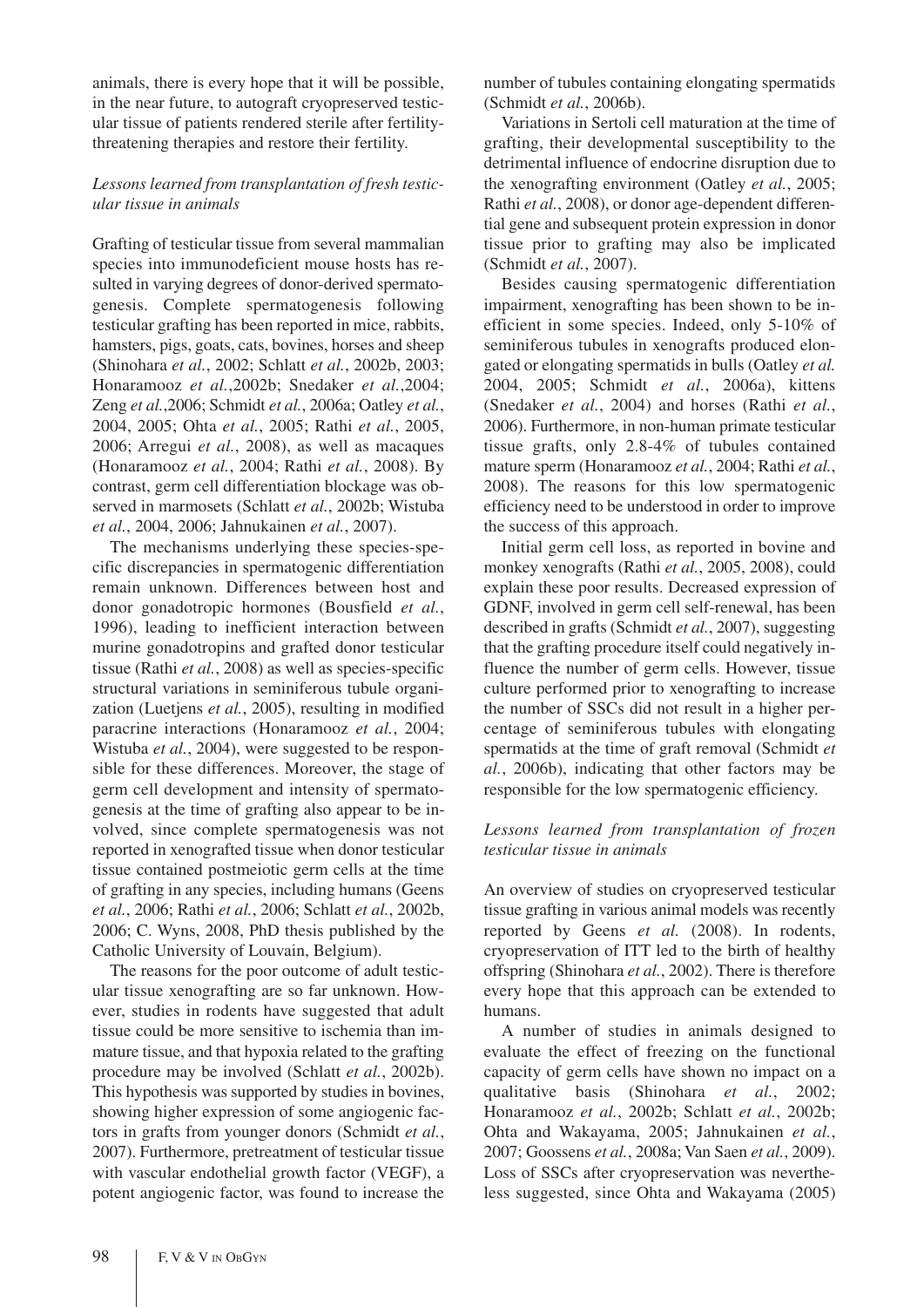reported lower colonization efficiency after grafting frozen-thawed testicular pieces.

# *Lessons learned from xenotransplantation of fresh human testicular tissue*

Very few studies have been published on xenotransplantation of human testicular tissue (Geens *et al.*, 2006; Schlatt *et al.*, 2006; Yu *et al.*, 2006). Adult testicular tissue grafting has yielded poor results, showing mainly sclerotic seminiferous tubules (and some isolated spermatogonia in 21.6-23.1% of grafts) (Geens *et al.*, 2006; Schlatt *et al.*, 2006).

Grafting of human ITT, either from fetuses (Yu *et al.*, 2006) or prepubertal boys (Goossens *et al.*, 2008b), did not result in complete spermatogenesis, although graft and germ cell survival were shown to be more favorable than in mature tissue grafts. Goossens *et al.* (2008b) observed mainly Sertoli cellonly tubules and just a few surviving spermatogonia 4 and 9 months after grafting, constituting considerable spermatogonial loss.

# *Lessons learned from xenotransplantation of frozen human testicular tissue*

No studies have reported xenografting of cryopreserved adult testicular tissue and only two have been published on cryopreserved ITT xenotransplantation in humans (Wyns *et al.*, 2007; 2008). Grafts were performed orthotopically in immunodeficient mice. After grafting frozen-thawed cryptorchid tissue for 3 weeks, we demonstrated survival of 14.5% of the initial spermatogonial population, with 32 % of these cells showing proliferative activity, not significantly different from the 17.8% in fresh tissue. The number of Sertoli cells was unchanged and 5.1% were proliferative compared to 0% in fresh tissue. Raised FSH levels in the castrated mice, the removal of some inhibitory mechanisms that normally operate in quiescent immature testes and/or other paracrine factors were suggested to play a role in the Sertoli cell multiplication. In order to study the capacity of frozen SSCs to self-renew and differentiate, longterm grafts of normal immature tissue were performed. We found 3.7% of the initial spermatogonial population remaining after freeze-thawing and 6 months' xenografting, with 21% of these cells showing proliferative activity.

Since considerable loss of spermatogonial cells occurred, it was essential to evaluate to what extent cryopreservation itself was implicated. Freezing did not appear to have a major impact on these cells. Indeed, no difference in spermatogonial cell numbers was observed between fresh and frozen-thawed testicular pieces (Wyns *et al.*, 2007) and high survival

rates (94  $\pm$  1%) were obtained after freezing and culture (Keros *et al.*, 2007). Regarding the effect of cryopreservation on the differentiation capacity of human SSCs, we found that the remaining spermatogonia retained the ability to reinitiate spermatogenesis, but normal differentiation beyond the prophase of the first meiosis could not be proved with appropriate germ cell markers (Wyns *et al.*, 2008). We observed spermatid-like structures on hematoxylin-eosin-stained histological sections (Fig. 4), albeit slightly smaller than control spermatids ( $p = 0.045$ ), but these structures did not show characteristic markers of postmeiotic cells or acrosome development by immunohistochemistry (IHC).

Preservation of the steroidogenic capacity of Leydig cells was evidenced by both IHC and transmission electron microscopy (Wyns *et al.*, 2008).

## IVM of germ cells

IVM of germ stem cells, leading to *in vitro*-derived male haploid gametes available for ICSI, circumvents the risk of reintroducing malignant cells, making this procedure potentially highly beneficial in cancer patients.

Efforts have focused on establishing optimal *in vitro* culture systems to allow male germ cells to complete meiosis and spermatid elongation in experimental conditions. So far, it has not been possible to develop a culture system that supports complete *in vitro* spermatogenesis from spermatogonia, despite several promising studies in animals (Lee *et al.*, 2001; Feng *et al.*, 2002; Izadyar *et al.*, 2003b). A number of studies have investigated culture systems suitable for *in vitro* spermatogenesis in humans (Cremades *et al.*, 2001; Sousa *et al.*, 2002; Tanaka *et al.*, 2003; Lee *et al.*, 2007). Most studies describe culture systems using Vero cells or Vero cell-conditioned media (Cremades *et al.*, 2001; Sousa *et al.*, 2002; Tanaka *et al.*, 2003). Normally differentiated elongated spermatids and even mature spermatozoa able to fertilize human oocytes and achieve normal embryonic development have been generated from human round spermatids (Cremades *et al.*, 2001). The addition of Vero cell-conditioned medium to a mixture of different types of spermatogonial cells co-cultured with Sertoli cells, supplemented with FSH and testosterone, induced differentiation of human primary spermatocytes from non-obstructive azoospermic men into round spermatids at a rate of 3-7%, and from round spermatids into normal late spermatids at a rate of 5-32% (Sousa *et al.*, 2002). Co**-**culture of isolated primary spermatocytes with Vero cells generated chromosomally normal round spermatids (Tanaka *et al.*, 2003).

Xenogeneic Sertoli cells were also used for IVM of human male germ cells in co-culture, leading to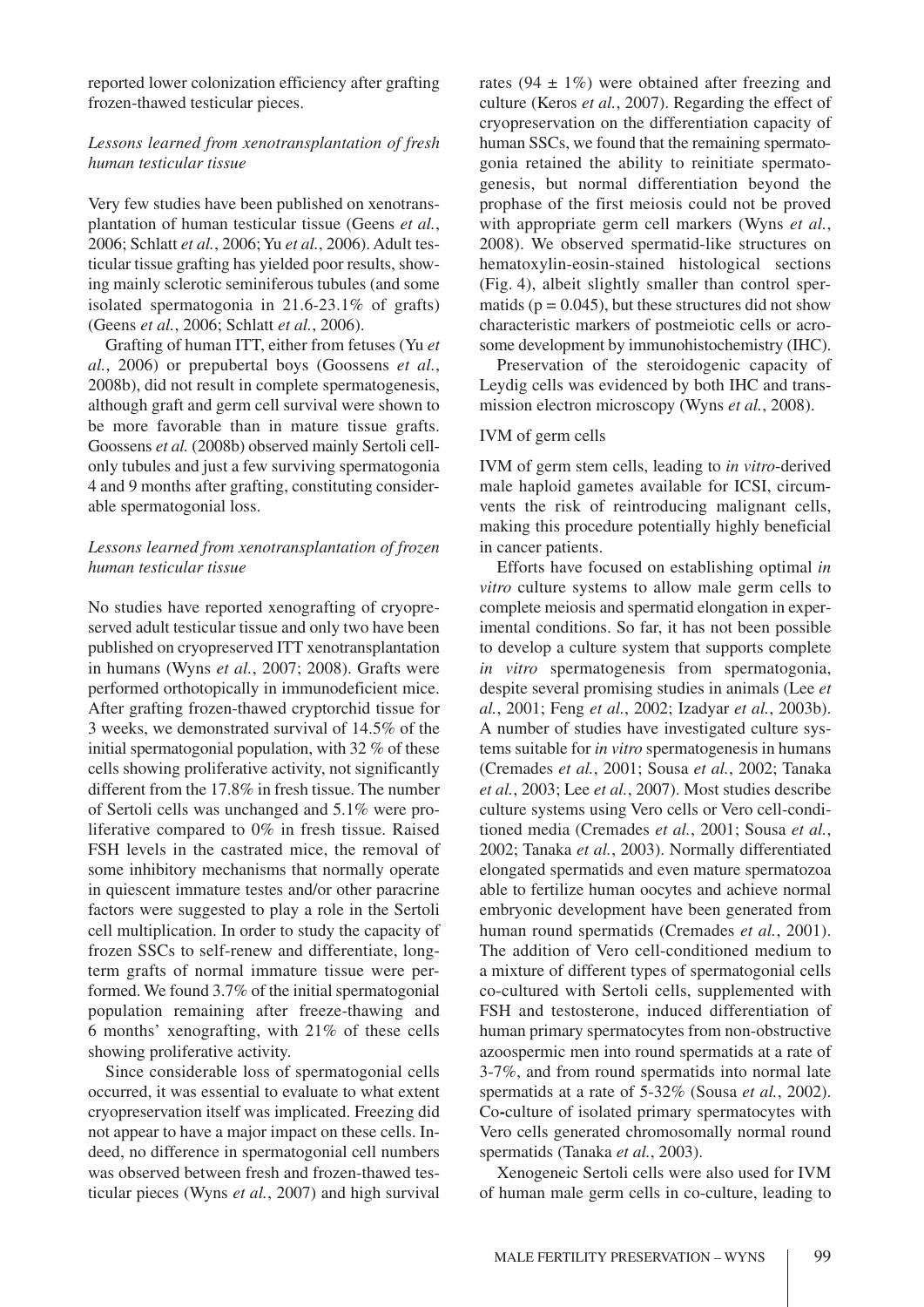

*Fig. 4.* — Histological appearance (hematoxylin/eosin sections) of donor testicular tissue from a 12-year-old boy after 6 months' orthotopic xenografting at  $\times 200$  magnification (a), showing pachytene spermatocytes (arrow) and spermatid-like cells (inset) at  $\times$  400 magnification (b) and spermatid-like cells at  $\times$  1000 magnification (c).

the development of human round spermatids, but not later stages of germ cell maturation (Kawamura *et al.*, 2003).

Encapsulation of testicular cells dissociated from seminiferous tubules in calcium alginate, to promote and sustain interactions between germ and Sertoli cells without limiting permeability to media components, was applied with limited success to human testicular tissue from azoospermic males with maturation arrest (Lee *et al.*, 2006). Although this method failed to induce spermiogenesis and did not result in pregnancy, the differentiated germ cells displayed a normal chromosomal status and were able to activate human oocytes after injection into the cytoplasm.

*In vitro* culture of whole human testicular tissue, allowing conservation of cellular interactions within and between seminiferous tubules and the interstitial compartment, was shown to elicit differentiation of elongated spermatids from primary spermatocytes when supplemented with rFSH and testosterone (Tesarik *et al.*, 1998), but gradual apoptotic loss of meiotic and postmeiotic germ cells independent of the presence of gonadotropins was reported (Roulet *et al.*, 2006).

To promote cell-to-cell communication, 3D cell culture was developed, allowing re-establishment of Sertoli and germ cell contacts within a collagen gel matrix. The system led to differentiation of spermatocytes from patients with maturational arrest into presumptive spermatids (Lee *et al.*, 2007).

Induction of human meiosis and spermiogenesis in an *in vitro* culture system represents an attractive strategy for fertility restoration, which has yielded a number of healthy live births (Tesarik *et al.*, 1999), but these were the result of maturation of the later stages of spermatogenesis rather than the stem cells.

Since neither the biomolecular factors nor specific microenvironment necessary for the development of each stage of spermatogenesis have yet been completely elucidated, it is unlikely that IVM of diploid stem cells into haploid spermatozoa will be technically feasible in the near future (Lee *et al.*, 2006). However, as germ cell survival and differentiation appear to require co-culture with somatic cells, cryopreservation of tissue containing Sertoli cells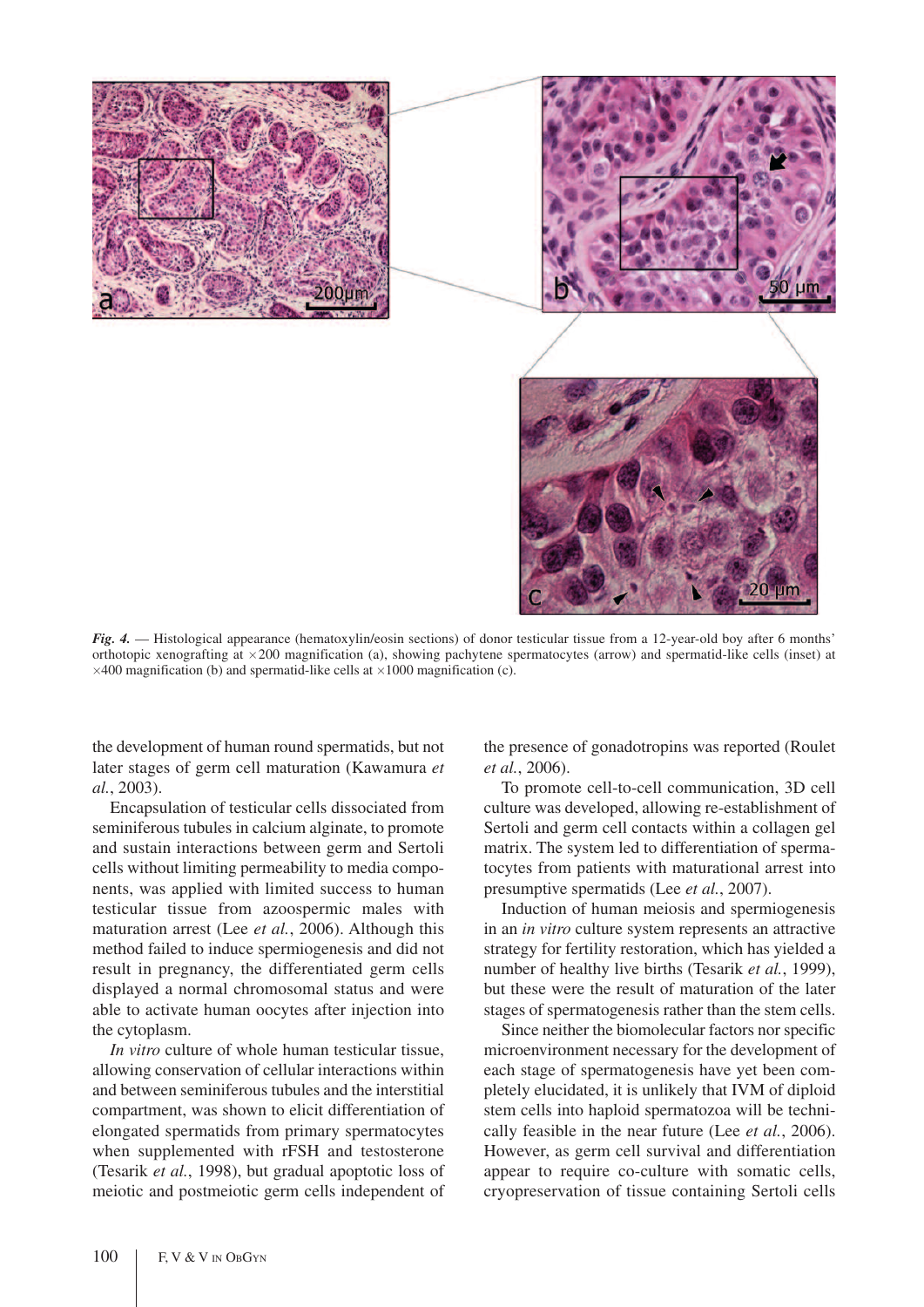could be particularly useful with a view to potential fertility restoration through IVM.

## Safety issues

## Cancer cell contamination

The most important, life-threatening concern of this approach is the risk of reintroducing malignant cells after transplantation. Indeed, the majority of pediatric malignancies metastasize through the blood, thus carrying a high risk of malignant contamination of the testes. The risk is greater with hematological cancers, as the testes can act as sanctuary sites for leukemic cells. Indeed, it has already been shown that as few as 20 leukemic cells injected into a testis can induce a relapse of the disease (Jahnukainen *et al.*, 2001). Since reintroduction of malignant cells into a patient previously cured of disease must be absolutely excluded, germ cell isolation and cell sorting methods allowing complete purification of SSCs need to be validated before safe transplantation can be contemplated. Cell sorting methods have shown promising results in animal studies, as sorting of murine germ cells allowed transplantation without reinducing leukemia (Fujita *et al.*, 2005). The technique was subsequently applied to human testicular cell suspensions, but does not appear to have been entirely successful (Fujita *et al.*, 2006; Geens *et al.*, 2007). Table 2 summarizes existing studies on the elimination of cancer cells from testicular cell suspensions

Since no marker has yet been identified that is exclusively expressed on SSCs, allowing positive selection of these cells through cell sorting techniques, further research into surface markers in animal germ cells and their equivalents in human germ cells is needed to ensure complete elimination of cancer cells from testicular cell suspensions.

Cancer cell contamination is also a major concern in tissue autografting, since it has been reported that leukemic cells can survive cryopreservation/ xenotransplantation (Hou *et al.*, 2007). Therefore, testicular tissue autografting after cure can only be considered for patients in whom there is no risk of testicular metastases or who have undergone gonadotoxic therapies for non-malignant disease.

## Infectious transmission

Due to the risk of infectious transmission from animals to humans (Patience *et al.*, 1998), testicular xenografting should not be considered for reproductive purposes at present. This approach is nevertheless useful for the evaluation of the functional capacity of germ cells and should therefore form part of the assessment of germ cell cryopreservation protocols (Frederickx *et al.*, 2004), for the understand-

ing of testicular physiology and pathophysiology (Jahnukainen, 2006b) and for testing malignant contamination of tissue before autografting (Hou *et al.*, 2007).

The risk of animal viral transmission or contamination with animal antigens or cellular membranebinding molecules (Patience *et al.*, 1998) is also present in IVM with co-culture systems using Vero cells or xenogeneic Sertoli cells, so these systems should not be used for clinical purposes.

## Birth defect risks

Goossens *et al.* recently reported smaller litter size, significantly lower fetal weight and reduced length in first generation offspring after germ cell transplantation, suggesting imprinting disorders (Goossens *et al.*, 2006). Further investigation is required to elucidate the underlying reasons before autotransplantation can be safely introduced into clinical practice. Apart from this study, very little information is available on potential birth defect risks after fertility restoration techniques, and observations mainly focus on IVM of diploid gametes.

Chromosomal abnormalities were found in embryos obtained after ooplasmic injection of *in vitro*-derived haploid germ cells issuing from diploid germ cells in one study. These abnormalities could be attributable to the completion of meiosis or part of the spermiogenic process under *in vitro* conditions, although the source of the immature tissue used (men with non-obstructive azoospermia) may also have played a role (Sousa *et al.*, 2002).

Special attention should also be paid to the genetic and epigenetic status of *in vitro*-matured cells (Bahadur *et al.*, 2000; Bahadur, 2004). Indeed, acceleration of the cytoplasmic and nuclear maturation events that occur *in vitro* in cultured male germ cells may override natural endogenous control mechanisms involved in DNA condensation and cause a disturbance in epigenetic reprogramming, resulting in aberrant gene expression, abnormal phenotypic characteristics and defects in the male gamete's capacity to fertilize the oocyte and induce normal embryonic development.

In addition, abnormalities in the expression of oocyte-activating factor or deficiencies in the functioning of the reproducing element of the centrosome of *in vitro*-derived haploid male gametes may cause fertilization failure or aberrant embryonic development after oocytoplasmic injection (for review, see Georgiou *et al.*, 2007).

Although the birth of healthy offspring has been reported after IVM of immature germ cells like primary spermatocytes (Tesarik *et al.*, 1999), insufficient data are currently available to allow safe clinical application.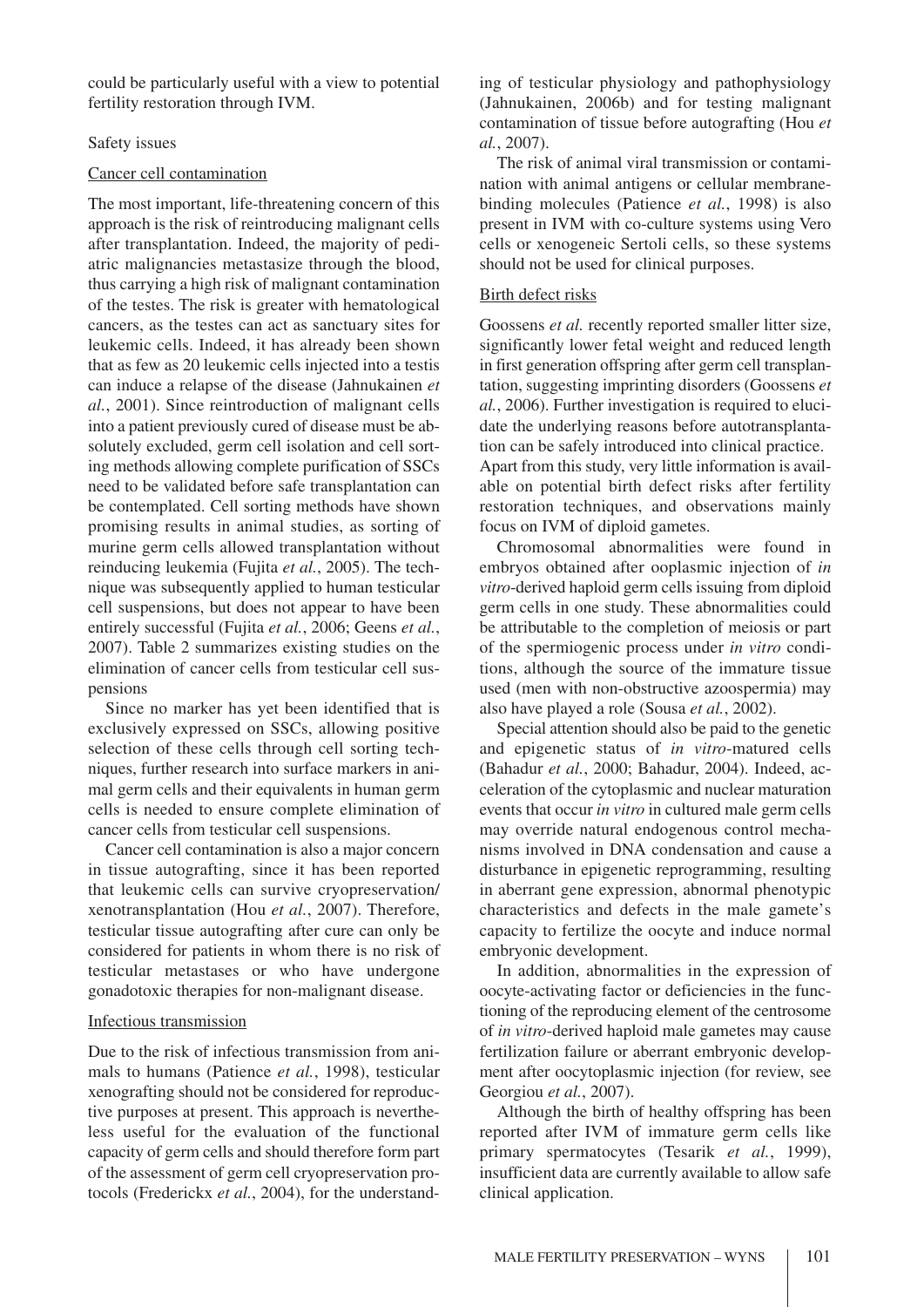| <b>Reference</b>       | <b>Species</b> | <b>Cell sorting</b><br>technique | <b>Markers</b>                                              | <b>Evaluation after cell sorting</b>                                                               | Outcome (% of residual<br>contamination/number of<br>contaminated samples or mice)         |  |
|------------------------|----------------|----------------------------------|-------------------------------------------------------------|----------------------------------------------------------------------------------------------------|--------------------------------------------------------------------------------------------|--|
| Fujita et<br>al., 2005 | Mouse          | <b>FACS</b>                      | $H-2Kb/H2Db$<br>$(MCH \, cl \, I)$<br>CD45                  | Cell transplantation<br>Histology: testis, bone marrow,<br>peritoneal exudate of recipient<br>mice | No contamination of recipient<br>mice                                                      |  |
| Fujita et<br>al., 2006 | Human          | <b>FACS</b>                      | $MCH$ cl I <sup>-</sup><br>CD45                             | RT-PCR for germ cell markers<br>(DAZL, HIWI, VASA,<br>NANOG, STELLAR, OCT4)                        | 1.45% K562 cells (CML)<br>0% K562 cells after IF $\gamma$ (for in-<br>duction of MCH cl I) |  |
| Geens et<br>al., 2007  | Mouse          | $MACS + FACS$                    | H <sub>2K</sub> b (MCH cl I)<br>$CD49f+(\alpha 6$ integrin) | <b>FACS</b>                                                                                        | $0.39\%$ H2Kb <sup>+</sup> cells                                                           |  |
|                        |                |                                  |                                                             | <i>In vitro</i> culture                                                                            | $3.1\%$ (1/32) contaminated<br>cultures                                                    |  |
|                        |                |                                  |                                                             | Cell transplantation                                                                               | 1/20 contaminated mice                                                                     |  |
|                        | Human          | <b>FACS</b>                      | H <sub>2K</sub> b (MCH cl I)                                | <b>FACS</b><br><i>In vitro</i> culture<br>PCR for B cell receptor                                  | $0.58\%$ SB <sup>+</sup> cells<br>1/11 contaminated samples                                |  |

MCH cl I: major histocompatibility complex class I (marker of somatic cells);  $\alpha$ 6 integrin: marker of SSCs; CD45: surface marker of leukemic cells; IFg: interferong; CML: chronic myelogenous leukemia.

# Ethical concerns

Learning that a child has cancer is devastating for all concerned, and treatment needs to begin quickly, leaving very little time for the impact of possible future sterility to sink in. However, the inability to father one's own children might have a huge impact on the psychological well-being of patients in adulthood (Schover, 2005; van den Berg *et al.*, 2007), so it is crucial to inform them of the potential consequences of their therapy on future fertility. Ethical concerns have been expressed about ITT cryopreservation, highlighting the importance of the risk/benefit balance (Bahadur and Ralph, 1999). Because of the small size of testes from prepubertal children, immature gonadal tissue sampling may be considered too invasive a procedure. However, in the two existing studies on testicular tissue harvesting in young cancer patients (Keros *et al.*, 2007; Wyns *et al.*, 2007), no major surgical complications occurred during testicular biopsy. Mean biopsy volume was about 5% of testicular volume which, according to morphological studies (Muller and Skakkebaeck, 1983), should provide enough germ cells for fertility preservation. Regarding general anesthesia, since this biopsy is generally performed under the same anesthesia as that used for placement of the central line for chemotherapy, there is no additional risk involved.

When considering the benefits of tissue harvesting, the safety and effectiveness of fertility preservation and restoration procedures are essential issues. Children and their parents should be informed of the experimental nature of this approach and the fact that there is no guarantee of success (Tournaye *et al.*, 2004; Bahadur, 2004; Jahnukainen *et al.*, 2006a). Parental consent and the child's ascent, meaning he was given the opportunity to discuss the procedure, should be sought. As obtaining fully informed consent from children is difficult, substituted consent from parents should for now be limited to the safekeeping of tissue (Bahadur and Ralph, 1999; Bahadur *et al.*, 2000).

With continued advances in potential fertility restoration strategies, ethical guidelines will need to be established with respect to harvesting, preservation and use of prepubertal testicular tissue.

# **Conclusion**

Since post-therapy recovery of spermatogenesis remains unpredictable, it is important to inform patients facing infertility as a side effect of their treatment of all the options available to preserve their fertility (Wallace *et al.*, 2005). Gamete banking should be offered to all patients of reproductive age, given the already well established and highly effective use of cryopreserved sperm and rapidly advancing experimental techniques allowing fertility restoration after immature tissue banking in animals, as well as the successes reported after ovarian tissue cryopreservation and transplantation after recovery from cancer.

Hormonal or cytoprotective drug manipulation aimed at enhancing spontaneous recovery of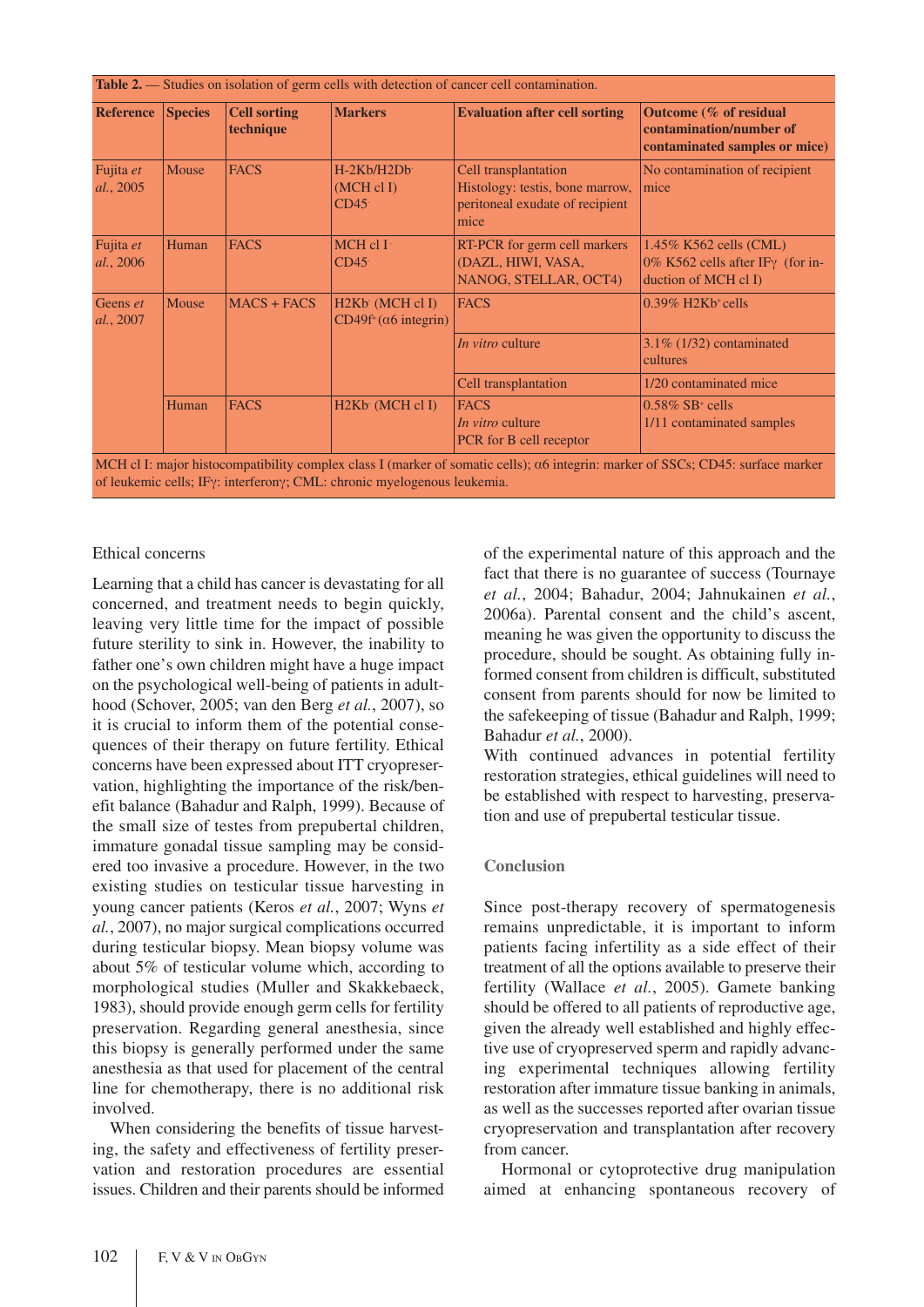

*Fig. 5.* — Fertility restoration strategy after gonadotoxic therapies  $ITT = \text{immature testicular tissue.}$ 

spermatogenesis remains a possibility for the future. SSC preservation offers the prospect of several realistic applications, although none is feasible in humans at this point in time. Future advances in fertility preservation technology rely on improved understanding of the cryobiology of gonadal tissue and cells.

Before considering fertility restoration options, patient selection is essential, since risks vary according to disease. No single (or simple) algorithm can so far summarize all the possible strategies for fertility preservation and restoration in case of gonadotoxic therapy in male patients, but the most appropriate course of action may be selected according to the scheme shown in Figure 5. Over the next few years, research should focus on how to extend successful experiments in animals to young boys and on the identification of the ideal microenvironment for SSC development. As germ cell survival and differentiation appear to require co-culture with somatic cells, cryopreservation of tissue containing Sertoli cells could be particularly useful with a view to potential fertility restoration through IVM.

Resolving numerous important technical issues discussed in this review should lead to safe and efficient methodologies for fertility restoration after storage of ITT, and the development of ethically accepted pilot protocols, which will then need to be submitted for further ethical approval before definitive and universal clinical implementation. Until then, samples should at least be banked after providing careful counseling and obtaining informed consent, making sure the patient understands there is no guarantee of success (Hovatta, 2003). Preservation of testicular tissue from today's prepubertal patients will allow them to consider various fertility restoration options that will emerge in the next 20-30 years, giving them hope of fathering children with their own genetic heritage.

#### **References**

- Agarwal A, Ranganathan P, Kattal N *et al.* Fertility after cancer: a prospective review of assisted reproductive outcome with banked semen specimens. Fertil Steril. 2004;81:342-8.
- Arregui L, Rathi R, Zeng W *et al.* Xenografting of adult mammalian testis tissue. Anim Reprod Sci. 2008;106:65-76.
- Ash P. The influence of radiation on fertility in man. Br J Radiol. 1980;53:271-8.
- Avarbock MR, Brinster CJ, Brinster RL. Reconstitution of spermatogenesis from frozen spermatogonial stem cells. Nature Med. 1996;2:693-6.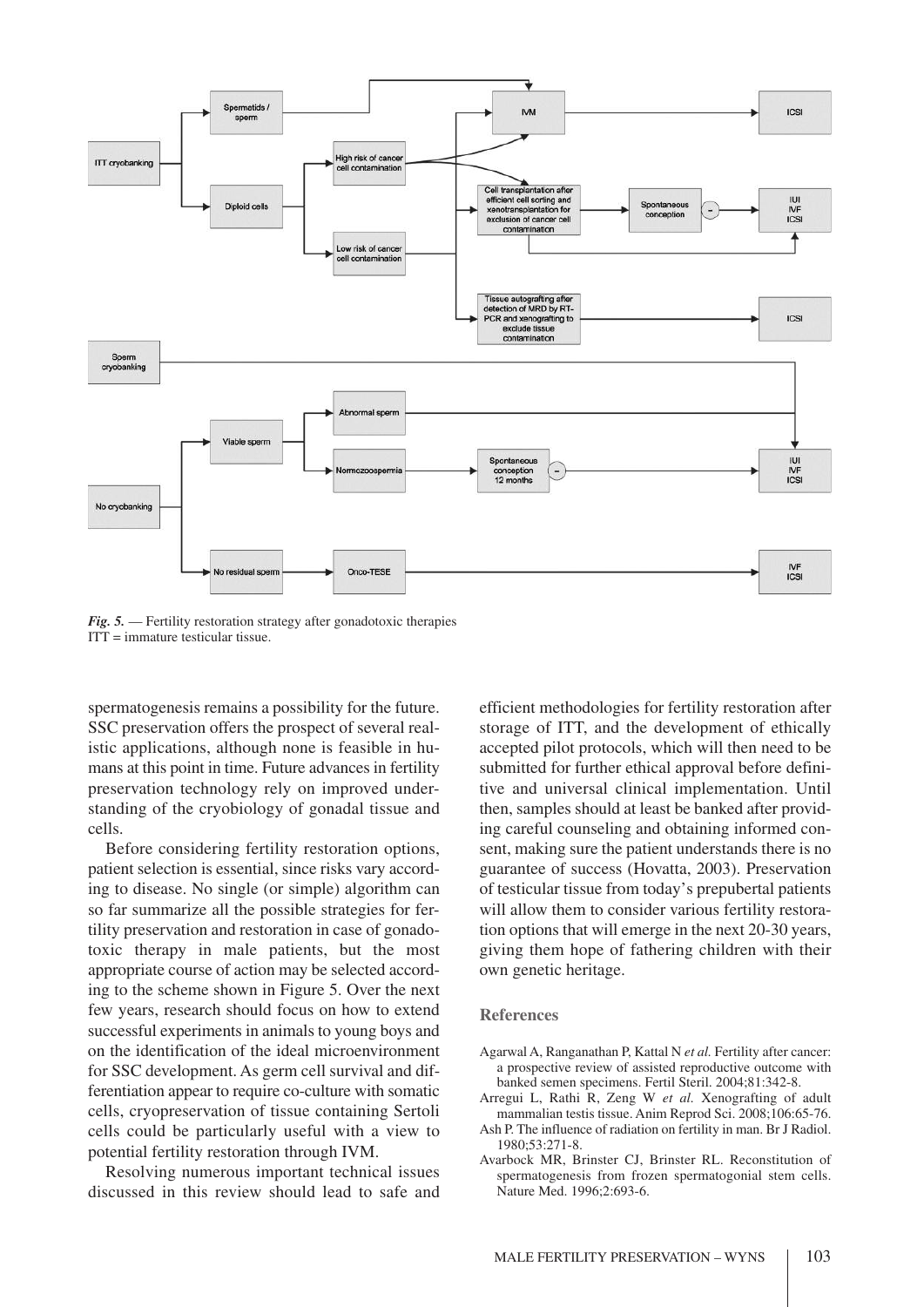- Bahadur G and Ralph D. Gonadal tissue cryopreservation in boys with paediatric cancers. Hum Reprod. 1999;14:11-7.
- Bahadur G, Chatterjje R, Ralph D. Testicular tissue cryopreservation in boys. Ethical and legal issues. Hum Reprod. 2000;15:1416-20.
- Bahadur G, Ling KLE, Hart R *et al.* Semen quality and cryopreservation in adolescent cancer patients. Hum Reprod. 2002;17:3157-61.
- Bahadur G (2004) Ethics of testicular stem cell medicine. Hum Reprod 19, 2702-2710.
- Bar-Shira Maymom B, Yogev L *et al.* Sertoli cell inactivation by cytotoxic damage to the human testis after cancer therapy. Fertil Steril. 2004;81:1391-4.
- Bashore L. Semen preservation in male adolescents and young adults with cancer: one institution's experience. Clin J Oncol Nurs. 2006; 11:381-6.
- Boekelheide K, Schoenfeld HA, Hall SJ *et al.* Gonadotropinreleasing hormone antagonist (cetrorelix) therapy fails to protect nonhuman primates (Macaca arctoides) from radiation-induced spermatogenic failure. J Androl. 2005;26, 222- 34.
- Bousfield GR, Butney VY, Gotschall RR, Baker VL, Moore WT (Structural features of mammalian gonadotropins. Mol Cell Endocrinol. 1996;125:3-19.
- Brennemann W, Brensing KA, Leipner B *et al.* Attempted protection of spermatogenesis from irradiation in patients with seminoma by D-tryptophan-6 luteinizing hormone releasing hormone. Clin Investig. 1994;72:838-42.
- Brenner H, Steliarova-Foucher E, Arndt V. Up-to-date monitoring of childhood cancer long-term survival in Europe: methodology and application to all forms of cancer combined. Ann Oncol. 2007;18:1561-8.
- Brinster RL and Avarbock MR. Germline transmission of donor haplotype following spermatogonial transplantation. Proc Natl Acad Sci USA. 1994;22:11303-7.
- Brinster RL and Zimmermann JW. Spermatogenesis following male germ-cell transplantation. Proc Natl Acad Sci USA. 1994;91:11298-302.
- Brinster CJ, Ryu BY, Avarbock MR *et al.* Restoration of fertility by germ cell transplantation requires effective recipient preparation. Biol Reprod. 2003;69:412-20.
- Brook P, Radford J, Shalet S *et al.* Isolation of germ cells from human testicular tissue for low temperature storage and autotransplantation. Fertil Steril. 2001;75:269-74.
- Brougham MF, Kelnar CJ, Sharpe RM *et al.* Male fertility following childhood cancer: current concepts and future therapies. Asian J Androl. 2003;5:325-37.
- Bucci LR and Meistrich ML. Effects of busulfan on murine spermatogenesis: cytotoxicity, sterility, sperm abnormalities, and dominant lethal mutations. Mutat Res. 1987;176,259-68.
- Carmely A, Meirow D, Peretz A *et al.* Protective effect of the immunomodulator AS101 against cyclophosphamide-induced testicular damage in mice. Human Reprod. 2009;1:1-8.
- Clermont Y. Renewal of spermatogonia in man. Am J Anat. 1966;1118:509-24.
- Clermont Y. Kinetics of spermatogenesis in mammals: seminiferous epithelium cycle and spermatogonial renewal. Physiol Rev. 1972;52:198-236.
- Cremades N, Sousa M, Bernabeu R *et al.* Developmental potential of elongating and elongated spermatids obtained after in-vitro maturation of isolated round spermatids. Hum Reprod. 2001;16:1938-44.
- de Rooij DG and Russell LD. All you wanted to know about spermatogonia but were afraid to ask. J Androl. 2000; 21:776-98.
- Dobrinski I, Avarbock MR, Brinster RL. Transplantation of germ cells from rabbits and dogs into mouse testes.Biol Reprod. 1999a;61:1331-9.
- Dobrinski I, Ogawa T, Avarbock MR, Brinster RL.Computer assisted image analysis to assess colonization of recipient seminiferous tubules by spermatogonial stem cells from transgenic donor mice. Mol Reprod Dev. 1999b;53:142-8.
- Dobrinski I, Avarbock MR, Brinster RL.Germ cell transplantation from large domestic animals into mouse testes. Mol Reprod Dev. 2000;57:270-9.
- Feldschuh J, Brassel J, Durso N *et al.* Successful sperm storage for 28 years. Fertil Steril. 2005;84:1017.
- Feng LX, Chen Y, Dettin L *et al.* Generation and in vitro differentiation of a spermatogonial cell line. Science. 2000;297:392-5.
- Fossa SD, Klepp O, Norman N. Lack of gonadal protection by medroxyprogesterone acetate-induced transient medical castration during chemotherapy for testicular cancer. Br J Urol. 1988;62:449-53.
- Frederickx V, Michiels A, Goossens E *et al.* Recovery, survival and functional evaluation by transplantation of frozen-thawed mouse germ cells. Hum Reprod. 2004;19:948-53.
- Fujita K, Ohta H, Tsujimura A *et al.* Transplantation of spermatogonial stem cells isolated from leukemic mice restores fertility without inducing leukemia. J Clin Invest. 2005;115:1855-61
- Fujita K, Ohta H, Tsujimura A *et al.* Isolation of germ cells from leukemia and lymphoma cells in a human in vitro model: potential clinical application for restoring human fertility after anticancer therapy. Cancer Res. 2006;66:11166-71.
- Geens M, De Block G, Goossens E *et al.* Spermatogonial survival after grafting human testicular tissue to immunodeficient mice. Hum Reprod. 2006;21:390-6.
- Geens M, Van de Velde H, De Block G *et al.* The efficiency of magnetic-activated cell sorting and fluorescence-activated cell sorting in the decontamination of testicular cell suspensions in cancer patients. Hum Reprod. 2007;22:733-42.
- Geens M, Goossens E, De Block G *et al.* Autologous spermatogonial stem cell transplantation in man: current obstacles for a future clinical application. Hum Reprod Update. 2008;14:121-9.
- Georgiou I, Pardalidis N, Gianaakis D *et al.* In vitro spermatogenesis as a method to bypass pre-meiotic or post-meiotic barriers blocking the spermatogenetic process: genetic and epigenetic implications in assisted reproductive technology. Andrologia. 2007;39:159-76.
- Goossens E, Frederickx V, de Block G *et al.* Reproductive capacity of sperm obtained after germ cell transplantation in a mouse model. Hum Reprod.2003;18:1874-80.
- Goossens E, Frederickx V, de Block G *et al.* Evaluation of in vivo conception after testicular stem cell transplantation in a mouse model shows altered post-implantation development. Hum Reprod. 2006;21:2057-60.
- Goossens E, Frederickx V, Geens M *et al.* Cryosurvival and spermatogenesis after allografting prepubertal mouse tissue: comparison of two cryopreservation protocols. Fertil Steril. 2008a;89:725-7.
- Goossens E, Geens M, De Block G *et al.* Spermatogonial survival in long-term human prepubertal xenografts. Fertil Steril. 2008b;90;2019-22.
- Grischenko VI, Keros VA, Bondarenko VA. Effect of human fetotesticular tissue transplantation on functional state of reproductive system at some male infertility forms. Probl Cryobiol. 1999;4:73-6.
- Griswold MD. The central role of Sertoli cells in spermatogenesis. Cell Dev Biol. 1998; 9:411-6.
- Hamra FK, Gatlin J, Chapman KM *et al.* (2002) Production of transgenic rats by lentiviral transduction of male germ-line stem cells. Proc Natl Acad Sci USA. 2002;99:14931-6.
- Hasthorpe S. Clonogenic culture of normal spermatogonia: In vitro regulation of postnatal germ cell proliferation. Biol Reprod. 2003;68:1354-60.
- Hermann BP, Sukhwani M, Lin CC *et al.*Characterization, cryopreservation, and ablation of spermatogonial stem cells in adult rhesus macaques. Stem Cell. 2007;25:2330-8.
- Hermann BP, Sukhwani M, Simorangkir DR *et al.* Molecular dissection of the male germ cell lineage identifies putative spermatogonial stem cells in rhesus macaques. Hum Reprod. 2009;1:1-13.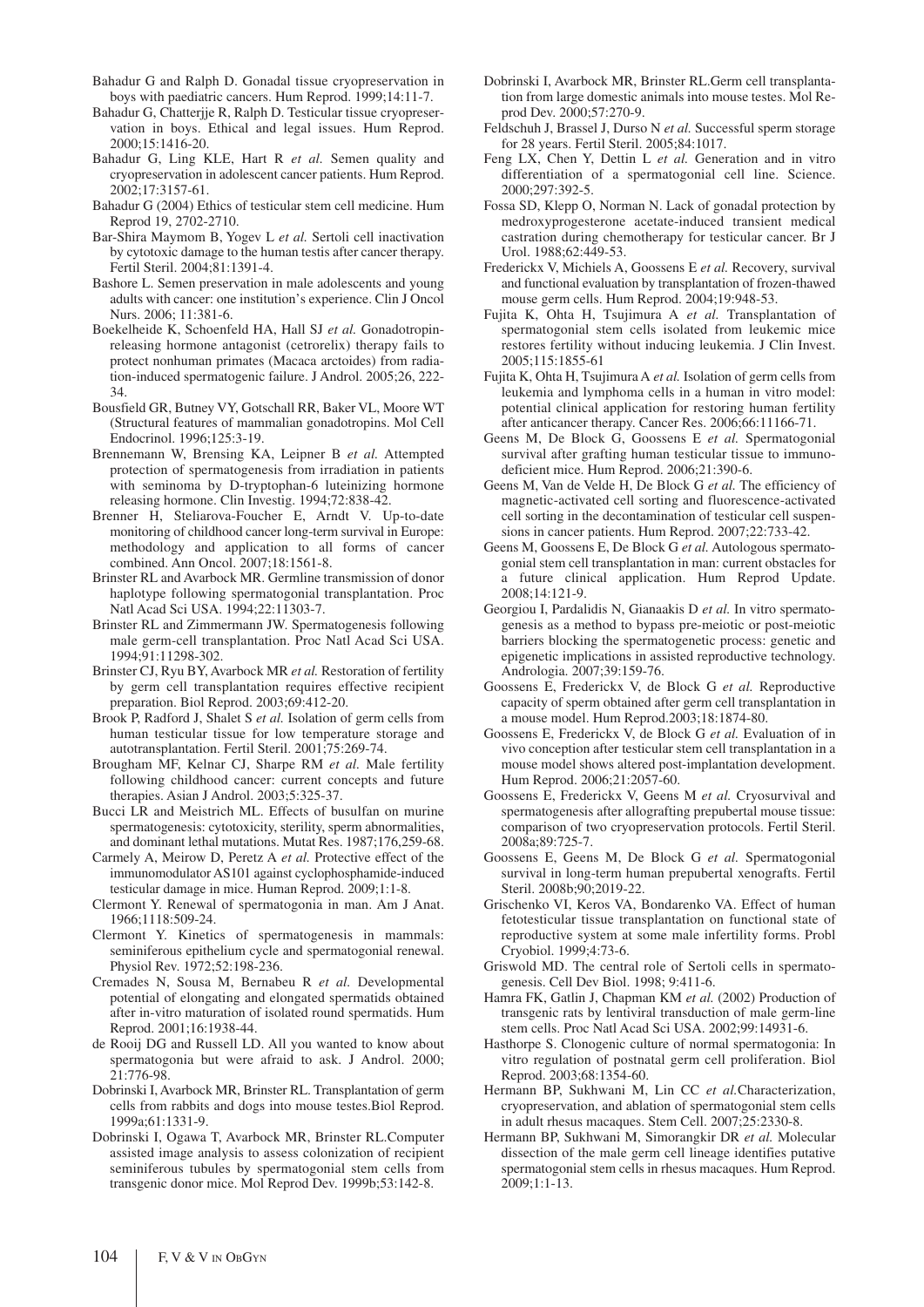- Hofmann MC, Braydich-Stolle L, Dym M. Isolation of male germ-line stem cells; influence of GDNF. Develop Biol. 2005;279:114-24.
- Honaramooz A, Megee SO, Dobrinski I. Germ cell transplantation in pigs. Biol Reprod. 2002a;66:21-8.
- Honaramooz A, Snedaker A, Boiani M *et al.* Sperm from neonatal mammalian testes grafted in mice. Nature. 2002b418:788-1.
- Honaramooz A, Behboodi E, Meege SO *et al.* Fertility and Germline transmission of donor haplotype following germ cell transplantation in immunocompetent goats. Biol Reprod. 2003;69:1260-4.
- Honaramooz A, Li M-W, Penedo CT *et al.* Accelerated maturation of primate testis by xenografting into mice. Biol Reprod. 2004;70:1500-3.
- Hou M, Andersson M, Eksborg S *et al.* Xenotransplantation of testicular tissue into nude mice can be used for detecting leukemic cell contamination. Hum Reprod. 2007;22:1899- 906.
- Hovatta O. Cryopreservation of testicular tissue in young cancer patients. Hum Reprod Update. 2001;7:378-83.
- Hovatta O. Cryobiology of ovarian and testicular tissue. Best Pract Res Clin Obstet Gynaecol. 2003;17:331-42.
- Hovatta O, Foudila T, Sieberg R *et al.* Pregnancy resulting from intracytoplasmic injection of spermatozoa from a frozenthawed testicular biopsy specimen. Hum Reprod. 1996;11:2472-3.
- Howell SJ and Shalet S. Gonadal damage from chemotherapy and radiotherapy. Endocrinol Metab Clin North Am. 1998;27:927-43.
- Howell SJ, Radford JA, Ryder WDJ *et al.* Testicular function after cytotoxic chemotherapy: evidence of Leydig cell insufficiency. J Clin Oncol. 1999;17:1493-8.
- Howell SJ and Shalet SM. Testicular function following chemotherapy. Hum Reprod Update. 2001;7:363-9.
- Howell SJ and Shalet SM. Spermatogenesis after cancer treatment: damage and recovery. J Natl Cancer Inst Monogr. 2005;37:712-7.
- Ishiguro H, Yasuda Y, Tomita Y *et al.* Gonadal shielding to irradiation is effective in protecting testicular growth and function in long-term survivors of bone marrow transplantation during childhood or adolescence. Bone Marrow Transplant. 2007;39:483-90.
- Izadyar F, Den Ouden K, Stout TAE *et al.* Autologous and homologous transplantation of bovine spermatogonial stem cells. Reproduction. 2003a;126:765-74.
- Izadyar F, Den Ouden K, Creemers LB *et al.* Proliferation and differentiation of bovine type A spermatogonia during longterm culture. Biol Reprod. 2003b;68:272-81.
- Jahnukainen K, Hou M, Pettersen C *et al.* Transmission of leukemia of fresh and cryopreserved spermatogenic cells from leukemic donors to syngenic recipients in a rat model. Cancer Res. 2001;61:706-10.
- Jahnukainen K, Ehmcke J, Söder O, *et al.* Clinical potential and putative risks of fertility preservation in children utilizing gonadal tissue or germline stem cells. Peditatr Res.2006a; 59:40R-47R.
- Jahnukainen K, Ehmcke J, Schlatt S. Testicular xenografts: a novel approach to study cytotoxic damage in juvenile primate testis. Cancer Res. 2006b;66:3813-18.
- Jahnukainen K, Ehmcke J, Hergenrother SD *et al.* Effect of cold storage and cryopreservation of immature non-human primate testicular tissue on spermatogonial stem cell potential in xenografts. Hum Reprod. 2007;22:1060-7.
- Janczewski Z and Bablok L. Semen characteristics in pubertal boys. I. Semen quality after first ejaculation. Arch Androl. 1985;15:199-205.
- Johnson DH, Linde R, Hainsworth JD et al Effect of a luteinizing hormone releasing hormone agonist given during combination chemotherapy on posttherapy fertility in male patients with lymphoma: preliminary observations. Blood. 1985;65:832-6.
- Kamischke A, Kuhlmann M, Weinbauer GF *et al.* Gonadal protection from radiation by GnRH antagonist or recombinant human FSH: a controlled trial in a male nonhuman primate (Macaca fascicularis). J Endocrinol. 2003;179:183-94.
- Kanatsu-Shinohara M, Ogonuki N, Inoue K *et al.* (2003a) Longterm proliferation in culture and germline transmission of mouse male germline stem cells. Biol Reprod. 2003a;69: 612-6.
- Kanatsu-Shinohara M, Ogonuki N, Inoue K *et al.* Restoration of fertility in infertile mice by transplantation of cryopreserved male germline stem cells. Hum Reprod. 2003b;18: 2660-7.
- Kanatsu-Shinohara M, Ogonuki N, Iwano T *et al.* Genetic and epigenetic properties of mouse male germline stem cells during long-term culture. Development. 2005;132:4155-63.
- Kawamura H, Kaponis A, Tasos A *et al.* (2003) Rat Sertoli cells can support human meiosis. Hum Reprod. 2003;18(Suppl1): 78. Presented in the 19th Annual Meeting of ESHRE, Madrid, Spain, 2003.
- Kelnar CJ, McKinnell C, Walker M *et al.* Testicular changes during infantile 'quiescence' in the marmoset and their gonadotrophin dependence: a model for investigating susceptibility of the prepubertal human testis to cancer therapy? Hum Reprod. 2002;17:1367-78.
- Kenney L, Laufer MR, Grant FD *et al.* High risk of infertility and long term gonadal damage in males treated with high dose cyclophosphamide for sarcoma during childhood. Cancer. 2001;91:613-21.
- Keros V. Cryopreservation of human fetus testicular tissue and low temperature bank creation for further application in human transplantology. Problems of cryobiology. 1999;3:54- 8.
- Keros V, Rosenlund B, Hultenby K *et al.* Optimizing cryopreservation of human testicular tissue: comparison of protocols with glycerol, propanediol and dimethylsulphoxide as cryoprotectants. Hum Reprod. 2005;20:1676-87.
- Keros V, Hultenby K, Borgström B *et al.* Methods of cryopreservation of testicular tissue with viable spermatogonia in prepubertal boys undergoing gonadotoxic cancer treatment. Hum Reprod. 2007;22:1384-95.
- Kim Y, Turner D, Nelson J *et al.* Production of donor-derived sperm after spermatogonial stem cell transplantation in the dog. Reproduction. 2008;136:823-31.
- Kreuser ED, Hetzel WS, Hautmann R *et al.* Reproductive toxicity with and without LHRHA administration during adjuvant chemotherapy in patients with germ cell tumors. Horm Metab Res. 1990;22:494-8.
- Kubota H, Avarbock MR, Brinster RL. Spermatogonial stem cells share some, but not all, phenotypic and functional characteristics with other stem cells. Proc Natl Acad Sci U S A. 2003;100:6487-92
- Kubota H, Avarbock MR, Brinster RL.Culture conditions and single growth factors affect fate determinations of mouse spermatogonial stem cells. Biol Reprod. 2004a;71:722-31.
- Kubota H, Avarbock MR, Brinster RL. Growth factor essential for self-renewal and expansion of mouse spermatogonial stem cells. Proc Natl Acad Sci USA. 20047b;101:16489-94.
- Kulkarni SS, Sastry PS, Saikia TK *et al.* Gonadal function following ABVD therapy for Hodgkin's disease. Am J Clin Oncol. 1997;20:354-7.
- Kvist K, Thorup J, Byslov AG *et al.* Cryopreservation of intact testicular tissue from boys with cryptorchidism. Hum Reprod. 2006;21:484-91.
- Lee DR, Kaproth MT, Parks JE. In vitro production of haploid germ cells from fresh and frozen-thawed testicular cells of neonatal bulls. Biol Reprod. 2001;65:873-8.
- Lee DR, Kim K-S, Yang YH *et al.* Isolation of male germ stem cell-like cells from testicular tissue of non-obstructive azoospermic patients and differentiation into haploid male germ cells in vitro. Hum Reprod. 2006;21:471-6.
- Lee JH, Gye MC, Choi KW. In vitro differentiation of germ cells from nonobstructive azoospermic patients using three-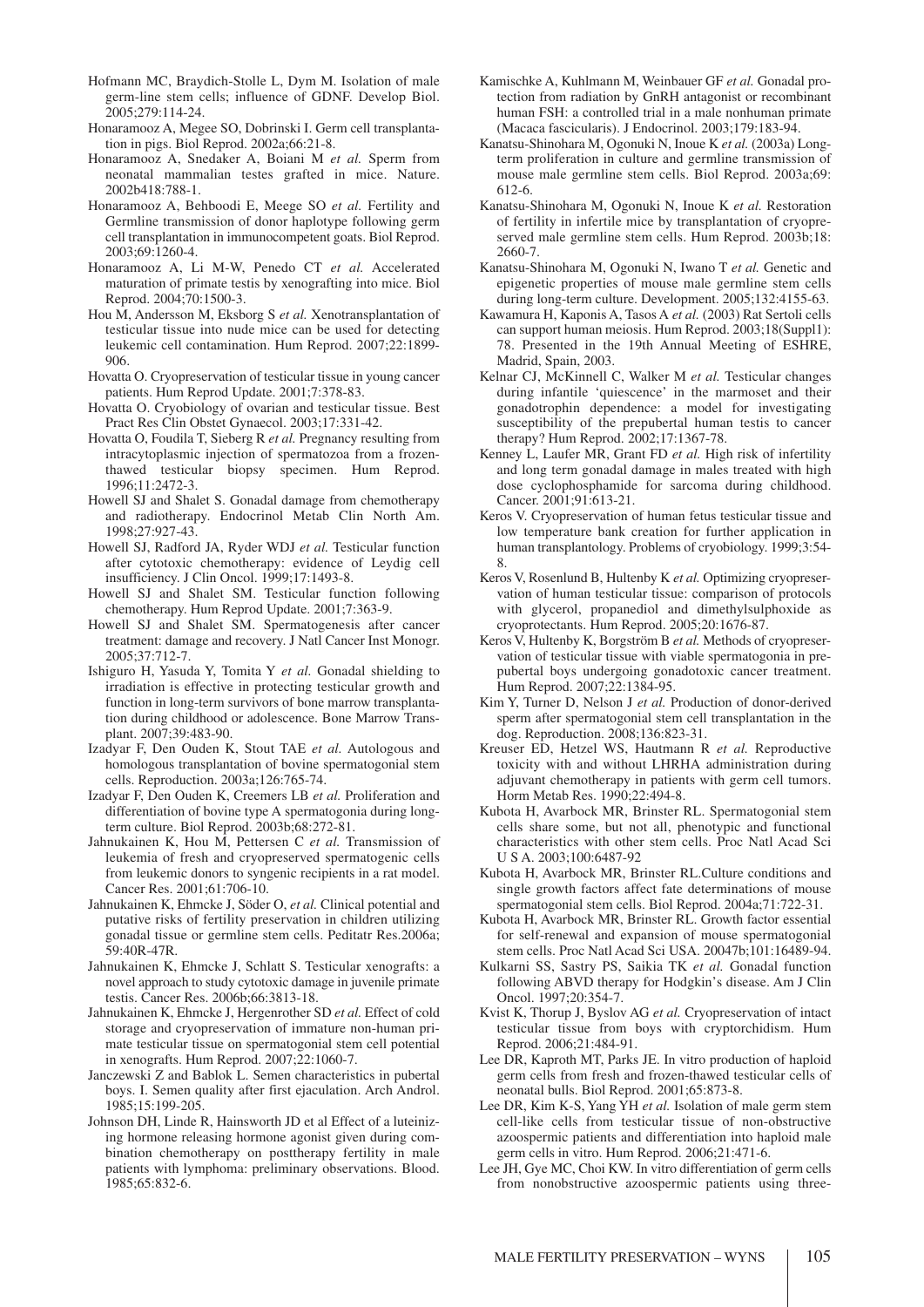dimensional culture in a collagen gel matrix. Fertil Steril. 2007;87:824-33.

- Lirdi LC, Stumpp T, Sasso-Cerri E *et al.* Amifostine protective effect on cisplatin-treated rat testis. Anat Rec. 2008;291:797- 808.
- Luetjens CM, Weinbauer GF, Wistuba J. Primate spermatogenesis: new insights into comparative testicular organization, spermatogenic efficiency and endocrine control. Biol Rev Camb Philos Soc. 2005;80:475-88.
- Mackie EJ, Radford M, Shalet SM. Gonadal function following chemotherapy for childhood Hodgkin's disease. Med Pediatr Oncol. 1996;27:74-8.
- Masala A, Faedda R, Alagna S *et al.* Use of testosterone to prevent cyclophosphamide-induced azoospermia. Ann Intern Med. 1997;126:292-5.
- Meistrich ML. Relationship between spermatogonial stem cell survival and testis function after cytotoxic therapy. Br J Cancer. 1986;3:89-101.
- Meistrich ML. Potential genetic risks of using semen collected during chemotherapy. Hum Reprod. 1993;8:8-10.
- Mikkola M, Sironen A, Kopp C *et al.* Transplantation of normal boar testicular cells resulted in complete focal spermatogenesis in a boar affected by the immotile short-tail sperm defect. Reprod Dom Anim. 2006;41:124-8.
- Milazzo JP, Vaudreuil L, Cauliez B *et al.* Comparison of conditions for cryopreservation of testicular tissue from immature mice. Hum Reprod. 2008;23:17-28.
- Muller J and Skakkebaeck N. Quantification of germ cells and seminiferous tubules by stereological examination of testicles from 50 boys who suffered sudden death. Int J Androl 1983;6:143-56.
- Nagano M, Brinster CJ, Orwig KE *et al.* Transgenic mice produced by retroviral transduction of male germ-lie stem cells. Proc Natl Acad Sci USA. 2001a;98:13090-5.
- Nagano M; McCarrey JR, Brinster RL. Primate spermatogonial stem cells colonize mouse testes. Biol Reprod. 2001b;64: 1409-6.
- Nagano M, Patrizio P, Brinster RL. Long-term survival of human spermatogonial stem cells in mouse testes. Fertil Steril. 2002;78:1225-33.
- Nielsen CT, Skakkebaek N, Richardson DW *et al.* Onset of release of spermatozoa (spermarche) in boys in relation to age, testicular growth, pubic hair and height. J Clin Endocrinol Metab . 1986;62:532-5.
- Nistal M and Paniagua R. Occurrence of primary spermatocytes in the infant and child testis. Andrologia .1984;16:532-6.
- Naysmith TE, Blake DA, Harvey VJ *et al.* Do men undergoing sterilizing cancer treatments have a fertile future? Hum Reprod. 1998;13:3250-5.
- Oatley JM, de Avila DM, McLean DJ *et al.* Transplantation of bovine germinal cells into mouse testes. J Anim Sci. 2002;80: 1925-31.
- Oatley JM, de Avila DM, Reeves JJ *et al.* Spermatogenesis and germ cell transgene expression in xenografted bovine testicular tissue. Biol Reprod. 2004;71:494-501.
- Oatley JM and Brinster RL. Spermatogonial stem cells. Methods in Enzymol. 2006;419:259-82.
- Oatley JM, Reeves JJ, McLean DJ. Establishment of spermatogenesis in neonatal bovine testicular tissue following ectopic xenografting varies with donor age. Biol Reprod. 2005;72: 358-64.
- Ogawa T, Aréchaga JM, Avarbock MR *et al.* Transplantation of testis germinal cells into mouse seminiferous tubules. Int J Dev Biol. 1997;41:111-22.
- Ogawa T, Dobrinski I, Brinster RL. Recipient preparation is critical for spermatogonial transplantation in the rat. Tissue Cell. 1999;31:461-72.
- Ogawa T, Dobrinski I, Avarbock MR *et al.* Transplantation of male germ line stem cells restores fertility in infertile mice. Nature Med. 2000;6:29-34.
- Ogawa T, Ohmura M, Yamura Y *et al.* Expansion of murine spermatogonial stem cells through serial transplantation. Biol Reprod. 2003;68:316-322.
- Ogawa T, Ohmura M, Ohbo K. The Niche for Spermatogonial Stem Cells in the Mammalian Testis. Int J Hematol. 2005;82:381-8.
- Ohta H, Yomogida K, Dohmae K *et al.* Regulation of proliferation and differentiation in spermatogonial stem cells: the role of c-kit and its ligand SCF. Development. 2000;127:2125-31
- Ohta H and Wakayama T. Generation of normal progeny by intracytoplasmic sperm injection following grafting of testicular tissue from cloned mice that died postnatally. Biol Reprod. 2005;73:390-5.
- Okada FK, Stumpp T, Miraglia SM. Carnitine reduces testicular damage in rats treated with etoposide in the prepubertal phase. Cell Tissue Res. 2009;337:269-80.
- Otala M, Suomalainen L, Pentikäinen MO *et al.* Protection from radiation-induced male germ cell loss by sphingosine-1 phosphate. Biol Reprod. 2004;70:759-67.
- Orth JM, Gunsalus GM, Lamperti AA. Evidence from Sertoli cell-depleted rats indicates that spermatid numbers in adults depends on numbers of Sertoli cells produced during perinatal development. Endocrinology. 1988;122:787-94.
- Patience C, Takeuchi Y, Weiss RA. Zoonosis in xenotransplantation. Curr Opin Immunol. 1998;10:539-42.
- Radford JA, Clark S, Crowther D *et al.* Male fertility after VAPEC-B chemotherapy for Hodgkin's disease and non-Hogkin's lymphoma. Br J Cancer. 1994;69:379-81.
- Radford J. Restoration of fertility after treatment for cancer. Horm Res. 2003;59:21-23.
- Rathi R, Honaramooz A, Zeng W *et al.* Germ cell fate and seminiferous tubule development in bovine testis xenografts. Reproduction. 2005;130:923-9.
- Rathi R, Honaramooz A, Zeng W *et al.* Germ cell development in equine testis tissue xenografted into mice. Reproduction. 2006;131:1091-8.
- Rathi R, Zeng W, Megee S *et al.* Maturation of testicular tissue from infant monkeys after xenografting into mice. Endocrinology 2008;149:5288-96.
- Redman JR and Bajorunas DR. Suppression of germ cell proliferation to prevent gonadal toxicity associated with cancer treatment. In: Workshop on Psychosexual and Reproductive Issues Affecting Patients with Cancer. American Cancer Society, New York. 1997; 90-94.
- Ries LA, Eisner MP, Kosary CL et al (editors) Childhood cancer by the ICCC. SEER cancer statistics review, 2004; pp.1975- 2001. Bethesda, MD: National Institute.
- Rivkees SA and Crawford JD. The relationship of gonadal activity and chemotherapy-induced gonadal damage. JAMA. 1988;259:2123-5.
- Roulet V, Denis H, Staub C *et al.* Human testis in organotypic culture: application for basic or clinical research. Hum Reprod.. 2006;21:1564-75.
- Royere D, Barthelemy C, Hamamah S *et al.* Cryopreservation of spermatozoa. A review. Hum Reprod Update. 1996;2: 553- 9.
- Rowley MJ, Leach DR, Warner GA *et al.* Effect of graded doses of ionizing radiation of the human testis. Radiat Res. 1974;59:665-78.
- Ryu BY, Orwig KE, Avarbock MR *et al.* Stem cell niche development in the postnatal rat testis. Dev Biol. 2003;263:253-63.
- Ryu BY, Kubota H, Avarbock MR *et al.* Conservation of spermatogonial stem cell renewal signaling between mouse and rat. Proc Natl Acad Sci USA. 2005;102:14302-17.
- Sadri-Ardekani H, Mizrak SC, van Daalen SK *et al.* Propagation of human spermatogonial stem cells in vitro. JAMA. 2009;302:2127-34.
- Sanger WG, Olson JH, Sherman JK. Semen cryobanking for men with cancer: criteria change. Fertil Steril .1992;58:1024- 7.
- Schaefer F, Marr J, Seidel C *et al.* Assessment of gonadal maturation by evaluation of spermaturia. Arch Dis Child. 1990;65:1205-7.
- Schlatt S, Rosiepen G, Weinbauer C *et al.* Germ cell transfer into rat, bovine, monkey, and human testes. Hum Reprod. 1999;14:144-50.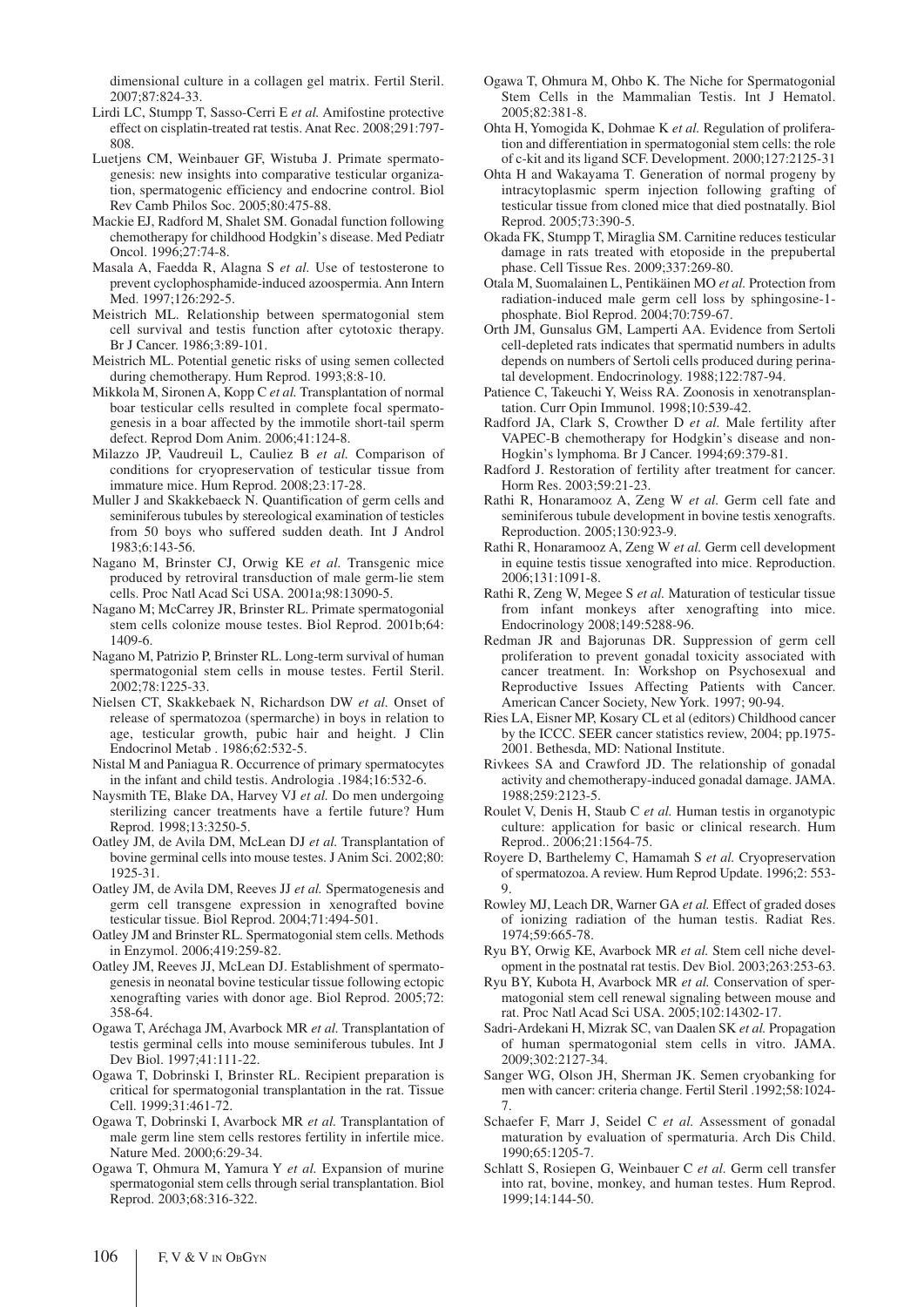- Schlatt S, Foppiani L, Rolf C *et al.* Germ cell transplantation into X-irradiated monkey testes. Hum Reprod. 2002a;17:55- 62.
- Schlatt S, Kim S, Gosden R. Spermatogenesis and steroidogenesis in mouse, hamster and monkey testicular tissue after cryopreservation and heterotopic grafting to castrated hosts. Reprod. 2002b;124:339-46.
- Schlatt S, Honaramooz A, Boiani M *et al.* Progeny from sperm obtained after ectopic grafting of neonatal mouse testes. Biol Reprod. 2003;68:2331-5.
- Schlatt S, Honaramooz A, Ehmcke J *et al.* Limited survival of adult human testicular tissue as ectopic xenograft. Hum Reprod. 2006;21:384-9.
- Schmidt JA, de Avila JM, McLean DJ. Grafting periode and donor age affect the potential for spermatogenesis in bovine ectopic testis xenografts. Biol Reprod. 2006a;75:160-6.
- Schmidt JA, de Avila JM, McLean DJ. Effect of vascular endothelial growth factor and testis tissue culture on spermatogenesis in bovine ectopic testis tissue xenografts. Biol Reprod. 2006b;75:167-75.
- Schmidt JA, de Avila JM, McLean DJ. Analysis of gene expression in bovine testis tissue prior to ectopic testis tissue xenografting and during the grafting period. Biol Reprod. 2007;76:1071-80
- Schmiegelow ML, Sommer P, Carlsen E *et al.* Penile vibratory stimulation and electroejaculation before anticancer therapy in two pubertal boys. J Pediatr Hematol Oncol. 1998;20: 429-30.
- Schover LR, Rybicki LA, Martin BA *et al.* Having children after cancer. A pilot survey of survivors' attitudes and experiences. Cancer. 1999;86:697-709.
- Schover LR. Motivation for parenthood after cancer: a review. J Natl Cancer Inst Monogr. 2005;34:2-5.
- Schrader M, Heicappell R, Muller M *et al.* Impact of chemotherapy on male fertility. Onkologie. 2001;24:236-330.
- Schrader M, Müller M, Sofikitis N *et al.* "Onco-tese": testicular sperm extraction in azoospermic cancer patients before chemotherapy-new guidelines? Urology. 2003;61:421-5.
- Shalet SM, Tsatsoulis A, Whitehead E *et al.* Vulnerability of the human Leydig cell to radiation damage is dependent upon age. J Endocrinol .1989;120:161-5.
- Shetty G and Meistrich ML. Hormonal approaches to preservation and restoration of male fertility after cancer treatment. Natl Cancer Inst Monogr. 2005;34:36-9.
- Shinohara T, Avarbock MR, Brinster RL.  $\beta$ 1- and  $\alpha$ 6-integrin are surface markers on mouse spermatogonial stem cells. Proc Natl Acad Sci USA. 1999;96:5504-9.
- Shinohara T, Orwig KE, Avarbock MR *et al.* Spermatogonial stem cell enrichment by multiparameter selection of mouse testis cells. Proc Natl Acad Sci U S A. 2000;97:8346-51.
- Shinohara T, Orwig KE, Avarbock MR *et al.* Remodeling of the postnatal mouse testis is accompanied by dramatic changes in stem cell number and niche accessibility. Proc Natl Acad Sci U S A. 2001;98:6186-91.
- Shinohara T, Inoue K, Ogonuki N *et al.* Birth of offspring following transplantation of cryopreserved immature testicular pieces and in-vitro microinsemination. Hum Reprod. 2002;17:3039-45.
- Snedaker AK, Honaramooz A, Dobrinski I. A game of cat and mouse: xenografting of testis tissue from domestic kittens results in complete cat spermatogenesis in a mouse host. J Androl. 2004;25:926-30.
- Sousa M, Cremades N, Alves C *et al.* Developmental potential of human spermatogenic cells co-cultured with Sertoli cells. Hum Reprod. 2002;17:161-72.
- Steliavora-Foucher E, Stiller C, Kaatsch P et al (2004) Geographical patterns and time trends of cancer incidence and survival among children and adolescents in Europe since the 1970s (the ACCIS project): an epidemiological study. Lancet 364, 2097-2105.
- Stiller CA, Desandes E, Danon SE *et al.* Cancer incidence and survival in European adolescents (1978-1997). Report from

the Automated Childhood Cancer Information System project. Eur J Cancer. 2006;42:2006-18.

- Suomalainen L, Hakala JK, Pentikäinen V *et al.* Shingosine-1 phosphate in inhibition of male germ cell apoptosis in the human testis. J Clin Endocrinol Metab. 2003;88:5572-9.
- Tal R, Botchan A, Hauser R *et al.* Follow-up of sperm concentration and motility in patients with lymphoma. Hum Reprod. 2000;15:1985-8.
- Tanaka A, Nagayoshi M, Awata S *et al.* Completion of meiosis in human primary spermatocytes through in vitro cocultures with Vero cell. Fertil Steril. 2003;79:795-801.
- Tegenlenbosch RA and De Rooij DG. A quantitative study of spermatogonial multiplication and stem cell renewal in the C3H/ F1 hybrid mouse. Mutat Res. 1993;290:193-200.
- Tesarik J, Mendoza C, Testart J. Viable embryos from injection of round spermatids into oocytes. N Engl J Med. 1995;333:525.
- Tesarik J, Guido M, Mendoza C *et al.* Human spermatogenesis in vitro: respective effects of follicle stimulating hormone and testosterone on meiosis, spermiogenesis, and Sertoli cell apoptosis. J Clin Endocrinol Metab. 1998;83:4467-73.
- Tesarik J, Bah Ceci M, Ozcan C *et al.* Restoration of fertility by in vitro spermatogenesis. Lancet. 1999;353:555-6.
- Tournaye H, Goossens E, Verheyen G *et al.* Preserving the reproductive potential of men and boys with cancer: current concepts and future prospects. Hum Reprod Update. 2004;10:525-32.
- Trefil P, Micakova A, Mucksova J *et al.* Restoration of spermatogenesis and male fertility by transplantation of dispersed testicular cells in the chicken. Biol Reprod .2006;75:575-81.
- Trottmann M, Becker AJ, Stadler T, Straub J *et al.* Semen quality in men with malignant diseases before and after therapy and the role of cryopreservation. Eur Urol. 2007;52:355-67.
- van Alphen MM, van de Kant HJ, de Rooij DG. Repopulation of the seminiferous epithelium of the rhesus monkey after X irradiation. Radiat. 1988;Res 113:487-500.
- van Alphen MM, van de Kant HJ, de Rooij DG. Protection from radiation-induced damage of spermatogenesis in the rhesus monkey (Macaca mulatta) by follicle-stimulating hormone. Cancer Res. 1989;49:533-6.
- Van den Berg H, Repping S, van der Veen F. Parental desire and acceptability of spermatogonial stem cell cryopreservation in boys with cancer. Hum Reprod. 2007;22:594-7.
- Van Saen D, Goossens E, de Block G *et al.* Regeneration of spermatogenesis by grafting testicular tissue or injecting testicular cells into the testes of sterile mice: a comparative study. Fertil Steril. 2009;91:2264-72.
- Wallace WH, Anderson RA, Irvine DS. Fertility preservation for young patients with cancer: who is at risk and what can be offered? Lancet Oncol. 2005;6:209-18.
- Waxman JH, Ahmed R, Smith D *et al.* Failure to preserve fertility in patients with Hodgkin's disease. Cancer Chemother Pharmacol. 1987;19:159-62.
- Wistuba J, Mundry M, Luetjens CM *et al.* Cografting of hamster (Phodopus sungorus) and marmoset (callithrix jacchus) testicular tissues into nude mice does not overcome blockade of early spermatogenic differentiation in primate grafts. Biol Reprod. 2004;71:2087-91.
- Wistuba J, Luetjens CM, Wesselmann R *et al.* Meiosis in autologous ectopic transplants of immature testicular tissue grafted to Callithrix jacchus. Biol Reprod. 2006;74:706-13.
- Wyns C, Curaba M, Martinez-Madrid B *et al.* Spermatogonial survival after cryopreservation and short-term orthotopic immature human cryptorchid testicular tissue grafting to immunodeficient mice. Hum Reprod. 2007;22:1603-11.
- Wyns C, Van Langendonckt A, Wese F-X *et al.* Long-term spermatogonial survival in cryopreserved and xenografted immature human testicular tissue. Hum Reprod. 2008;23: 2402-14.
- Wyns C. Male fertility preservation after gonadotoxic treatment. PhD thesis published by the Catholic University of Louvain, Belgium 2008.